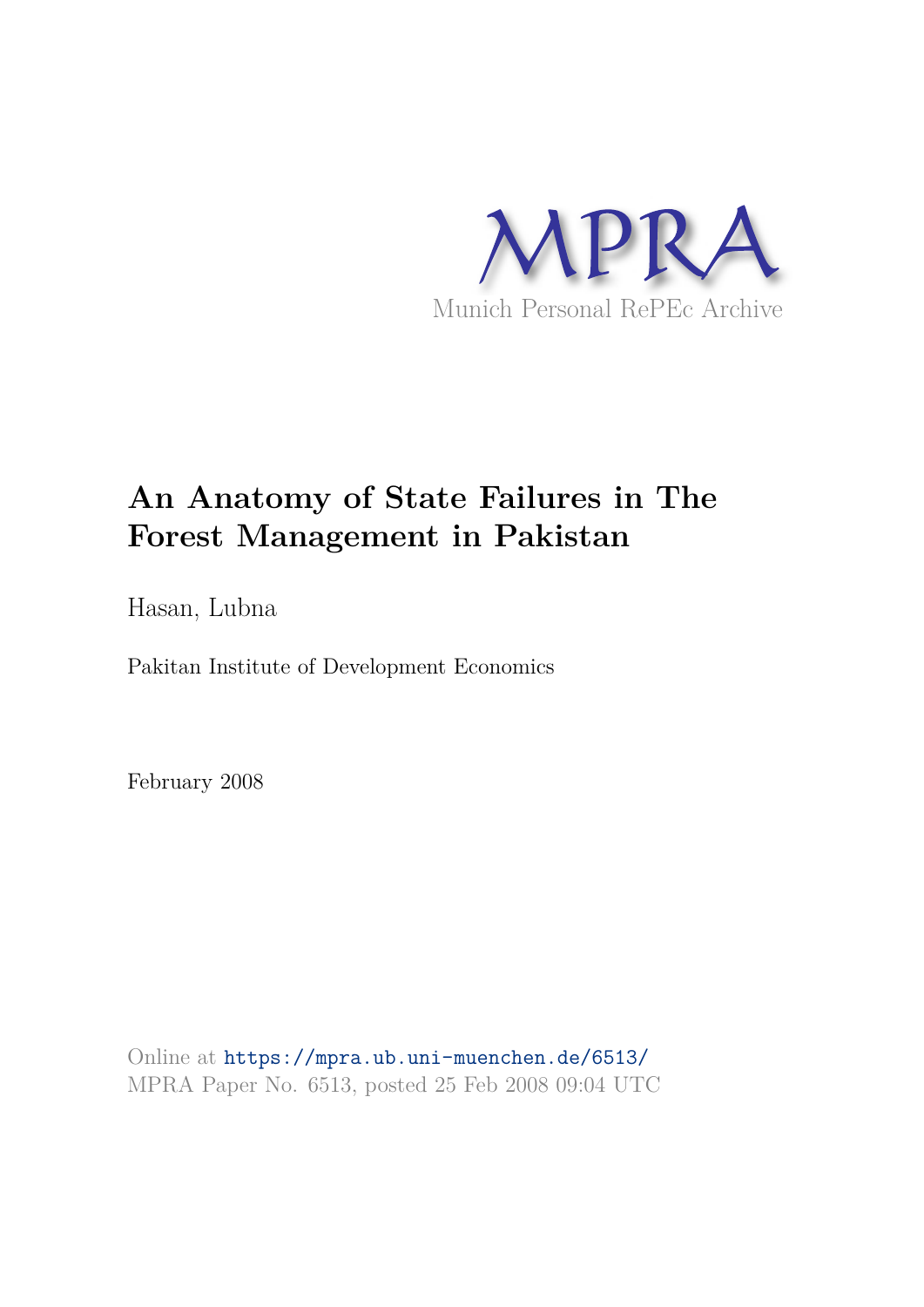# **An Anatomy of State Failures in Forest Management in Pakistan**

## *INTRODUCTION*

Deforestation remains one of the most intractable environmental problems of today. About one third the size of the original forest cover has disappeared so far. Despite continuous efforts by the world community to curb this process, deforestation continues unabated in most parts of the world, with serious consequences for the human livelihoods, eco systems, and global climate.

Pakistan also faces serious problem of depletion of its forest reserves. Approximately 39000 ha of forest are being cleared every year<sup>1</sup>. If deforestation continues at this pace, it is feared that Pakistan will lose most of its forest within the next thirty to forty years. Being a forest poor country, with forest occupying less than 5%of total land area<sup>2</sup>, protection of its forest resources is a vital task.

Forest management faces many challenges in Pakistan. Forests face tremendous pressure, not only from a population of 160 million people for meeting their needs<sup>3</sup> (be it only subsistence needs), but also from market forces which have seen soaring timber prices for many years now. Forest department is ill equipped to counter these challenges. It lacks human and financial resources, and relevant technical expertise.

The general perception among planners is that over population is the primary culprit behind forest degradation. Moreover, people living close to forestlands, and using it for their needs, show an imprudent behaviour towards these forests and use it in an unsustainable manner. So there is tendency among the policy makers to find ways of keeping people away from this resource, and to strengthen government's hold over it<sup>4</sup>.

 $^{1}$  FAO (2001).

<sup>&</sup>lt;sup>2</sup> Total forest area of Pakistan is a mere 4.2 million ha, which is 4.8% of total land area.

<sup>&</sup>lt;sup>3</sup> In 1998, the total wood consumption in Pakistan was 33,018 thousand cubic metres. Total wood produced was only 350 thousand cubic metres [Compendium on Environment Statistics (1998)].

<sup>&</sup>lt;sup>4</sup> This view is reflected in the Forestry Sector Master Plan (1992). This is an operational document for the sector, prepared with assistance from the Asian Development Bank. It is considered as the first comprehensive plan for forestry sector.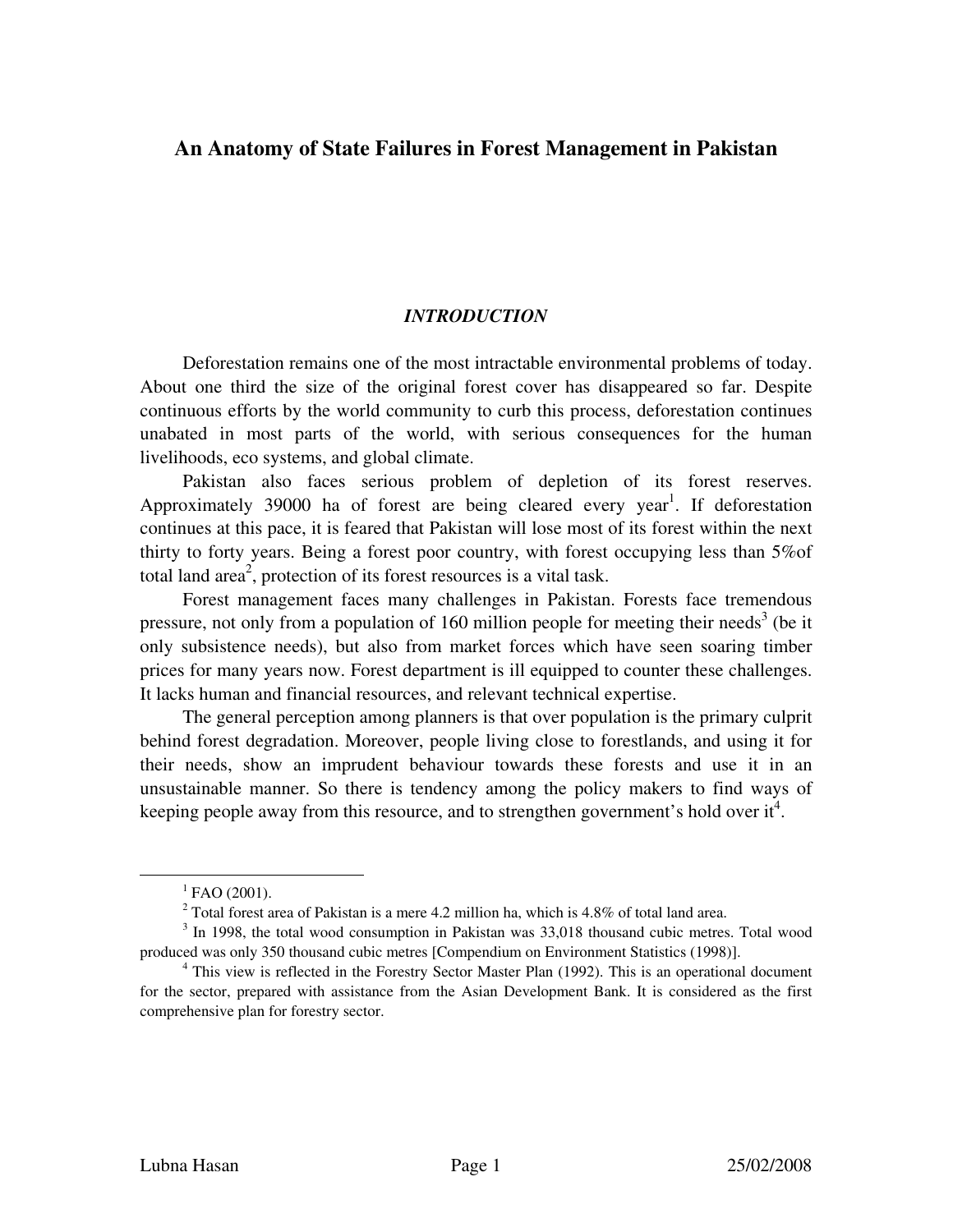This is a rather simplistic (and problematic) conception of the issue<sup>5</sup>. Firstly, these assertions are subjective opinion of the policy makers, not based on any systematic analysis. Secondly, since most of the forests<sup>6</sup> in Pakistan are state owned/managed, and responsibility for the protection/conservation of these forests rests with the state, therefore, any inquiry into the causes of forest degradation in Pakistan must analyse the state's role in it. Putting the entire burden of deforestation on 'other factors' shifts attention away from more important causes (namely, failure of government to manage forests), and leads to wrong policy conclusions. This study intends to focus attention on this important factor behind deforestation - the role of state in forest degradation in Pakistan.

#### *2. FORESTRY IN PAKISTAN*

#### **2.1 Geographical Coverage:**

The total forest area of Pakistan stands at 4.2 million hectares, which makes about 4.8 percent of total land area<sup>7</sup>. Forests are largely concentrated in the North West Frontier Province (NWFP), approximately 40 percent of total forest area. The rest is shared more or less equally by other provinces<sup>8</sup> (Baluchistan 14%, Punjab 14.4%, and Sindh 9.4%, Northern Areas 15.7%, Azad Jammu and Kashmir (AJK) 6.5%). Table 1 gives information about forests area and its distribution across provinces.

#### *Table 1: Forests Area by Province* **(***'000 ha***)**

| <b>Forest Class</b> | AJK  | <b>Balochistan</b> | NA   | <b>NWFP</b> | Puniab | Sindh | Total |
|---------------------|------|--------------------|------|-------------|--------|-------|-------|
| Forest Area         | 275  | 592                | 666  | 1684        | 608    | 399   | 4224  |
| Total Area          | 1330 | 34719              | 7040 | 10174       | 20626  | 14091 | 87980 |
| % Tree Cover        | 20.7 |                    | 95   | 16.6        | 2.9    | 2.8   | 4.8   |

| Source: Pakistan (1992) [Forestry Sector Master Plan] |  |  |  |  |  |
|-------------------------------------------------------|--|--|--|--|--|
|-------------------------------------------------------|--|--|--|--|--|

<sup>&</sup>lt;sup>5</sup> Especially in present day climate when deforestation is no more considered as a simple phenomenon. Contreras-Hermosilla (2000) writes," It is a very complex combination of market failure, negative elements introduced by various policy and institutional failure, and some fundamental features of societies, such as distribution of political and economic power, and cultural factors, that lead to forest decline".

 $6$  Approximately 85% of total forests are state owned. Apart from that, state also manages most privately owned forests as well.

 $7$ This estimate is taken from the Forestry Sector Master Plan (FSMP) (1992). It combines information from various source which are: FSMP Satellite imagery interpretation for coniferous, scrub, and mangrove forests, and for irrigated plantations; Government records for riverain forest and linear plantations; FSMP's farmland tree survey, FSMP allowance for miscellaneous tree planting which is too young to be seen on satellite images. This estimate differs from earlier figure quoted by government sources which was 5.4 percent of total land area. The problem with this earlier estimate is that it considers forest area as that area declared so by the government and does not refer to actual forest cover. FSMP may not be accurate but is more reliable since it largely relies on satellite imagery to estimate forest area.

 $8$ Azad Jammu and Kashmir (AJK) and Northern Areas do not have the status of province. AJK is a separate state with its own administration; Northern areas are tribal areas under the administrative control of the Government of Pakistan.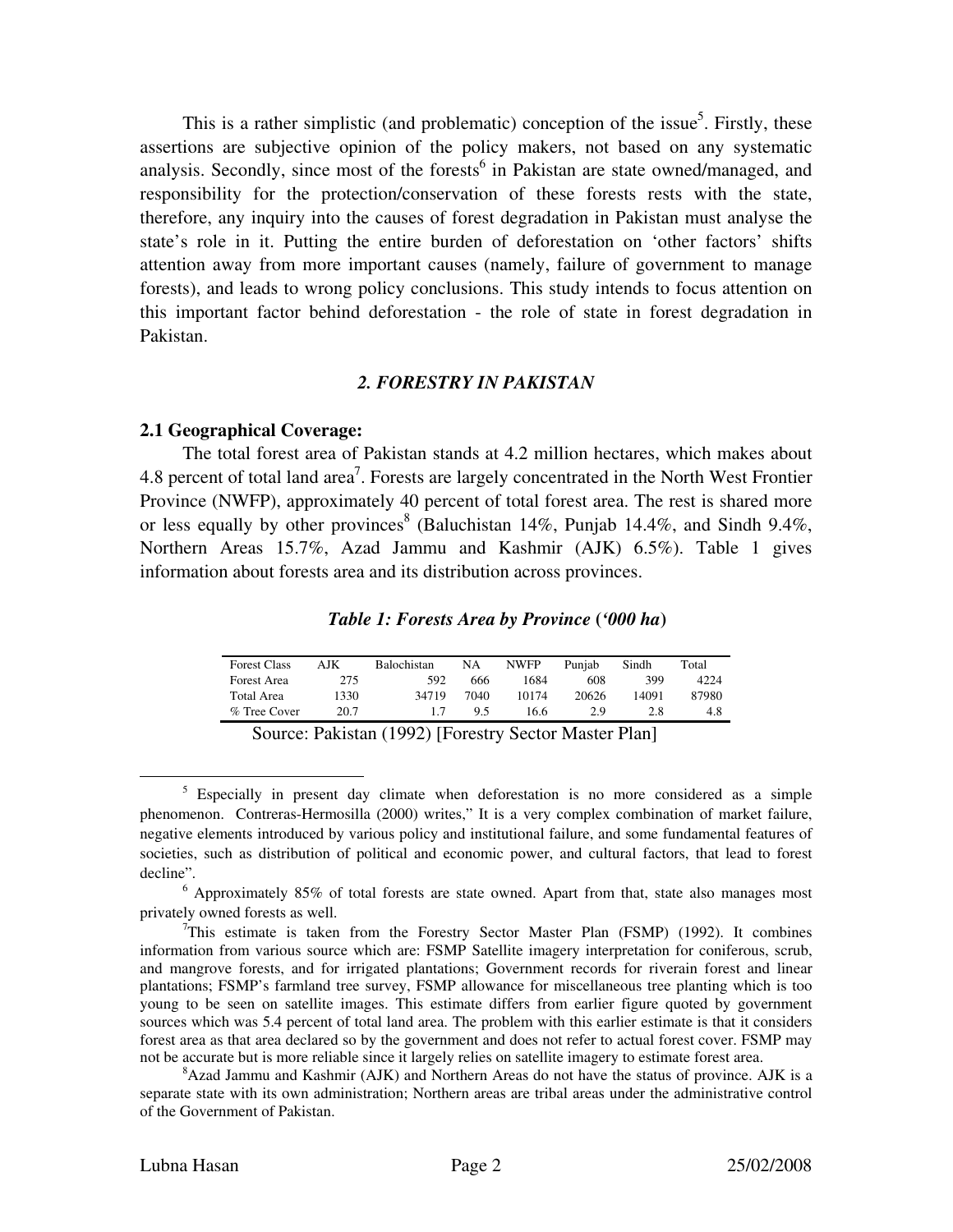Main forest types are coniferous and scrub forests. However, economically coniferous forests are more important as they provide the nation with the bulk of timber, about 60% of total timber comes from these forests. They also serve an important function of protecting the northern upland watersheds. Scrub forests mostly cater to the fuel-wood needs. Farmland trees<sup>9</sup> are the next important feature of forestry sector. Although, at present, they form a smaller portion of total forests, but productivity wise they are out stripping other forest types, accounting for almost 53% of total forest growth [Pakistan (1992)].

#### **2.2 Administrative Set up**

Forestry administration is decentralized to a large extent. Provinces are responsible for "planning and implementation of forest and range management programmes" (FSMP 1992). Long-term policy, however, is a federal responsibility. The sector comes under the jurisdiction of Ministry of Environment, Local Government and Rural Development at the federal level. Provinces have separate minister for forestry. Each province has a forest department which is responsible for the administration of the sector.

Forest Departments were created around 1870 by the colonial administration. They had the mandate of demarcating and preserving the forests and of earning revenues for the state from timber production. Much has changed in terms of their job assignment since then. Now they are responsible for wildlife and biodiversity protection as well, but for all practical purposes, their focus is still on forest protection, forest harvesting, revenue collection, reforestation, and soil and water conservation. Forest Department administers its daily affairs on the basis of forest working plans. These are medium term (10-20 years) planning documents.

All forests are exploited on the basis of sustained yield model. Two types of management systems prevail at present. Forests located at higher elevations (moist temperate forests) are managed under the selection system, based on long rotations of 100-120 years and regeneration periods of  $20-30$  years<sup>10</sup>. Forests at lower elevations (sub-tropical forests) are managed under uniform shelter-wood system in which canopy is opened up uniformly over an area. Forest Department working plans prescribe the annual cut. In NWFP all harvesting and sale of wood is the responsibility of another public agency- Forest Development Corporation (FDC). FDC contracts out part of the operation to private contractors, which includes harvesting operations and transportation of timber to roadside $11$ .

<sup>&</sup>lt;sup>9</sup>Farmland trees refer to trees grown of private farms, either in rows on agricultural farms or as block plantations.

 $10$  This system evolved out of necessity because a permanent cover had to be kept on steep slopes.

 $11$ Before the creation of FDC in 1977, FD used to sell standing volume of trees to private contractors. The contractors could then cut more trees than those marked by the FD. Reports of large illegal removal of trees led to discontinuation of this practice in 1973.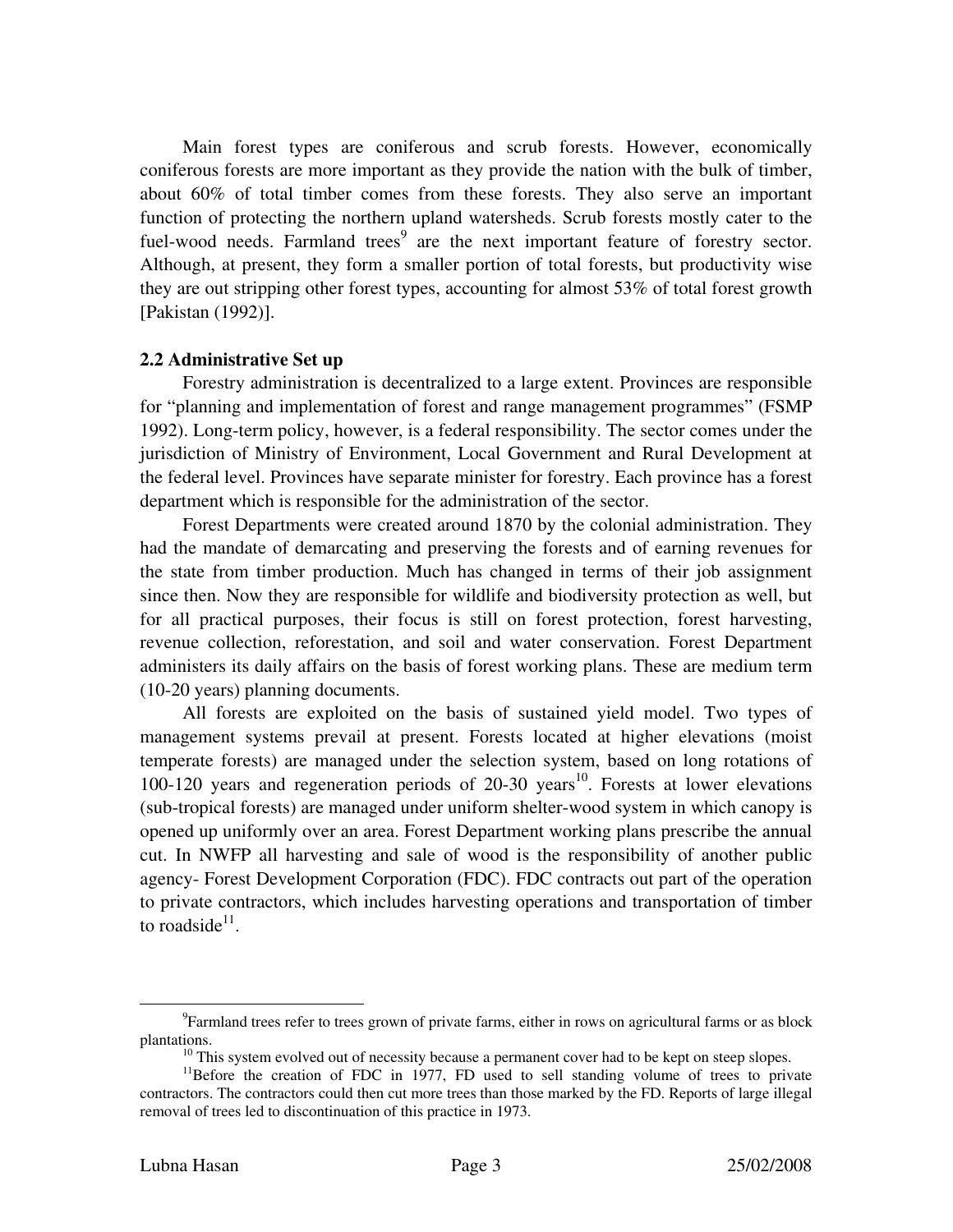The government relies on forest legislation to enact its policies. The principal legislation is the Forest Ordinance  $2002^{12}$ . The forest legislation in Pakistan is regulatory and punitive in nature. Its main function has been to prevent and punish abuse of public forests. Forest law is considered to be the main tool in the hands of the forest service to ensure rational behaviour of people towards national forests  $(Ashraf 1992)^{13}$ .

### **2.3 Legal Classification**

Forests are mostly government property in Pakistan<sup>14</sup>. According to legal classification, forests are divided between public forests (state-owned) and private forests (non-state). The main categories of public forests are Reserve Forests and Protected Forests, while Guzara Forests constitute the main part of private forests<sup>15</sup>. These legal forest categories differ in terms of the rights granted to the local people. Following is a brief account of different legal classes of forests<sup>16</sup>.

**Fig. 1: Forests by Legal Classification** 



Source: Pakistan (2005) [State of Environment Report]

**Public Forests** come under the jurisdiction of provincial forest departments that manage and control these forests. The major legal classes are Reserved Forests, Protected Forests, and State forests. **Reserve Forests**<sup>17</sup> occur in the provinces of Punjab, Sindh, and NWFP. These forests are almost free of private rights. The rights, granted as

 $12$  Prior to this ordinance, the Forest Act of 1927 was the principal law regulating forestry.

<sup>&</sup>lt;sup>13</sup> Enactment of forest legislation in the form of principal laws and acts used to be the subject of federal government. In 1973, the president of Pakistan authorized the governors of the provinces to make adaptations of federal law under the constitution (notification no. S.R.O 1328(1) 73, dated September 1973). The provinces thus have full powers now to adapt and amend the previous federal laws on forestry and to make new ones.

 $14$ FSMP quotes that about 85 percent of total forests are owned by the government. However, it is difficult, rather impossible, to give area estimates according to ownership type. The FSMP gives area estimates which includes both forests and parts of rangelands. For example, in the case of communal lands in the Northern Areas the figure stands at 2.98 million ha whereas the total forest area of Northern Areas is merely 0.67 million ha.

<sup>&</sup>lt;sup>15</sup>Forest Department has authority to regulate cutting in most of the private forests.

<sup>&</sup>lt;sup>16</sup> See Ahmed and Mahmood (1998) for a detailed account of de jure and de facto status of different legal classes of forests in Pakistan.

 $17$  Reserved forests are the strictest tenure class where locals have no rights, rather some privileges are granted as concessions which can be taken away anytime.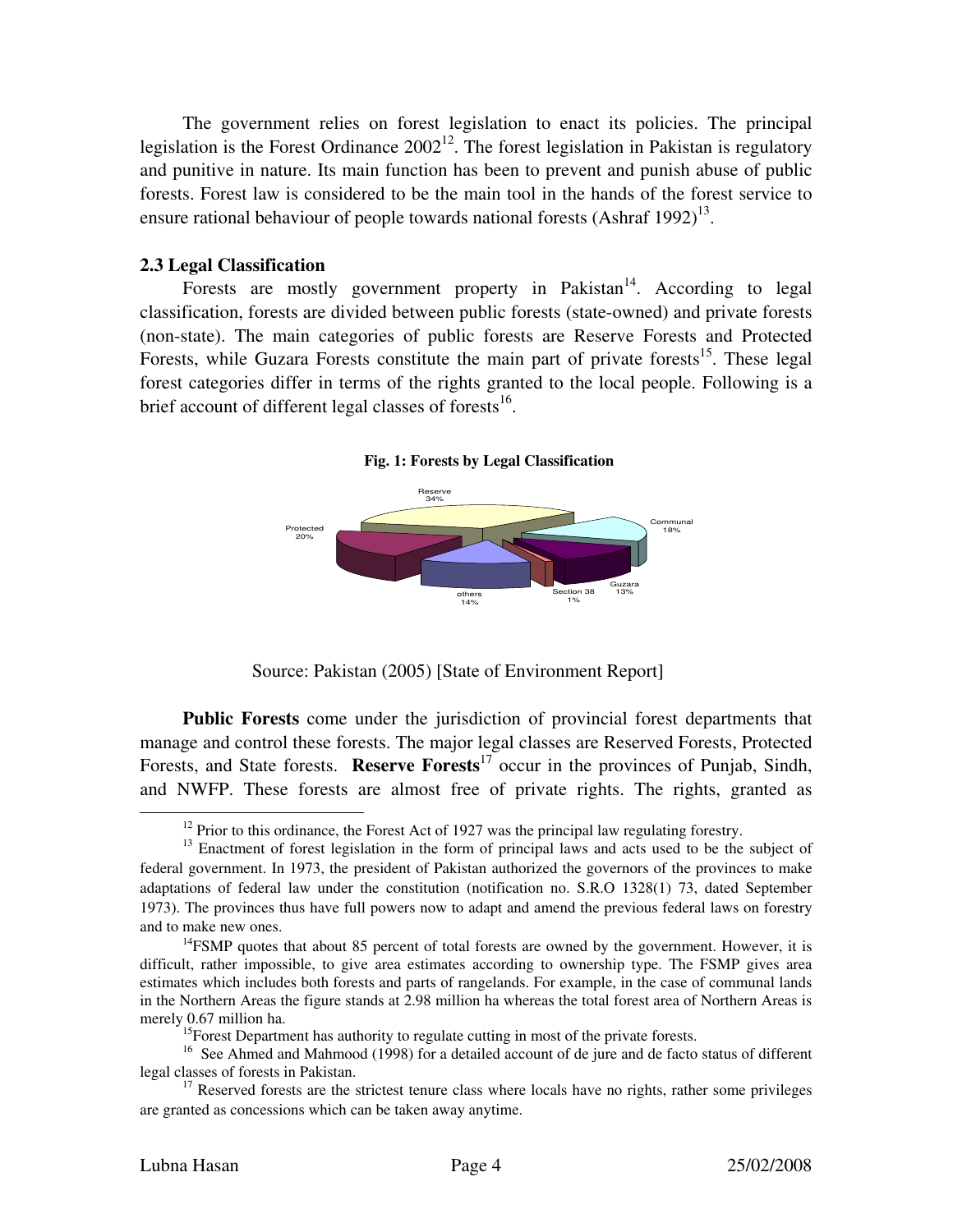concessions, generally include rights to passage, to water, to grazing and fuelwood collection<sup>18</sup>. Protected Forests exist in all provinces of Pakistan (except Azad Kashmir). Although under the ownership of government, they entertain a lot of rights of local residents<sup>19</sup>. These include, in addition to the rights mentioned above, rights to timber for non-commercial usage, lopping trees for fuelwood, and fodder. The important feature of these rights is that they are essentially meant to satisfy non-commercial needs. **State Forests** exist in Balochistan and Azad Kashmir. They are free of private rights but concessions for passage, grazing, water and fuelwood collection etc. are granted which can be revoked at any time by the government. Resumed Forests and Un-classed Forests are other categories of public forests<sup>20</sup>. Whereas Reserve Forests had been under government control for almost hundred and fifty years, Protected Forests were brought under government jurisdiction in late 1960s and early  $1970s^{21}$ .

**Private Forests** have two broad categories: Guzara Forests and Communal Forests. **Guzara Forests**<sup>22</sup> are community owned forests that were not declared as Reserved or Protected forests at the time of land settlement. These forests can be exploited for commercial purposes but they fall in the category of regulated forests as the Forest department regulates cutting in these forest. **Communal Forests** exist in the Northern Areas of Pakistan. They were owned by the local rulers before the annexation of these areas in 1972. They are now controlled by the forest department.

#### **2.4 Resource Use and Availability**

A daunting gap exists between total wood consumption and sustainable supplies of wood from the forests.

-

<sup>&</sup>lt;sup>18</sup>Only includes fallen wood, and does not imply lopping branches for fuelwood.

<sup>&</sup>lt;sup>19</sup> These forests were the result of failure of government to demarcate disputed lands. This declaration was used as an interim device to extend legal cover to the disputed forests till the process of settlement can occur. The settlement process is meant to examine the rights and claims of locals in detail in a judicial process. This judicial inquiry should result in acceptance, rejection or commutation on suitable payment of these rights. In latter two cases, the forest can then be declared as Reserved. A protected forest is therefore not a category where forests can remain perpetually. In the protected forest, in addition to the concessions mentioned in footnote 7, locals are allowed fuelwood collection and timber for personal needs. They also have 60-80% share in the sale proceeds from timber.

 $20$  Un-classed Forests await their determination of legal classification. Meanwhile they are treated as protected forests. Resumed Forests came under government jurisdiction after the land reforms.

 $21$  Bulk of the Protected Forests is found in the Malakand division. Prior to this, these forests were the property of the rulers of the princely states of Dir, Swat and Chitral. Protected Forests are also found in the Murree division in the Punjab. These, however, have a longer history under government control, and were constituted as a temporary category awaiting settlement at the time of the annexation of the Punjab.

 $2<sup>22</sup>$  These are held either individually (by families), or jointly (by communities). However, they have always been managed by the government except for a short period of time (1981–1992) when these forests were managed by forest cooperative societies. For this reason, it is better to regard them as regulated commons (Azhar 1993).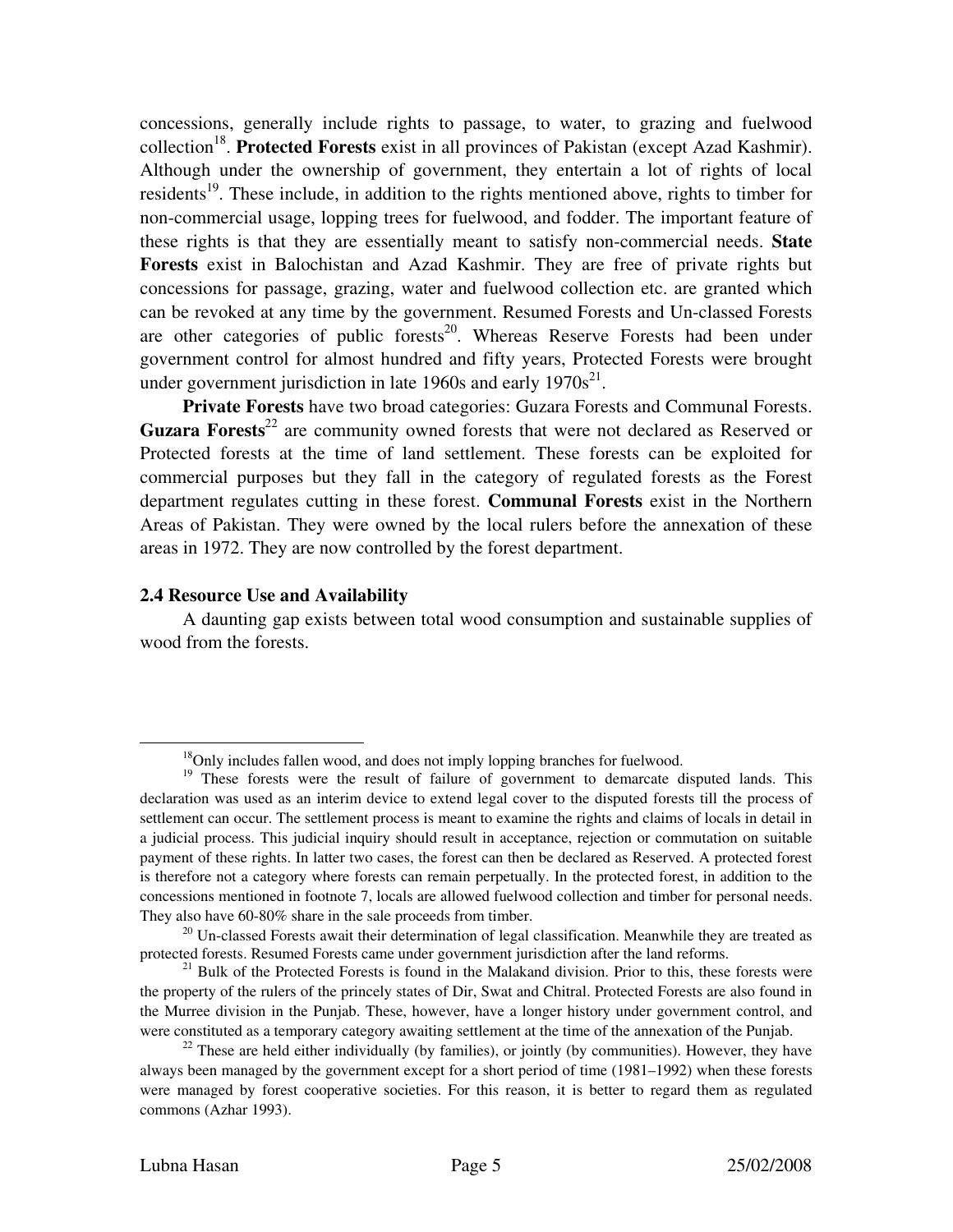#### **Fig. 2: Wood Supply and Consumption**



Source: Pakistan (2005) [State of Environment Report]

Bulk of this gap is accounted for by the rural fuelwood consumption (Table 2 below).

| Wood Consumption \Year        | 1993  | 1998  | 2003  | 2008  | 2013  |
|-------------------------------|-------|-------|-------|-------|-------|
| Industrial Wood               | 3549  | 4280  | 5339  | 6419  | 7933  |
| <b>Fuelwood Consumption</b>   |       |       |       |       |       |
| Rural                         | 36578 | 40385 | 44587 | 49228 | 54353 |
| Urban                         | 6917  | 7636  | 8431  | 3909  | 10187 |
| <b>Total Wood Consumption</b> | 50004 | 55569 | 61065 | 68940 | 76967 |
| Projected Sustainable         | 8847  | 9506  | 12802 | 16099 | 19395 |
| <b>Supplies From Forests</b>  |       |       |       |       |       |
| Required from Other           | 41157 | 46063 | 49163 | 52841 | 57572 |
| Sources                       |       |       |       |       |       |

*Table2: Wood Use/Availability* **(***'000 m<sup>3</sup> /year***)** 

Source: Pakistan (2005) [State of Environment Report]

Whereas in 1993, sustainable wood supplies from the forests accounted for a meagre 18% of total wood consumption, by 2013 this would increase to about quarter of total consumption. Rest is covered by 'other sources'. It is not clear, however, what these other sources are. Pakistan (1992a) reported that the annual outturn of wood from Forests (under Forest Department jurisdiction) stood at  $686,000 \text{ m}^3$  per year and the estimated consumption was  $29,550,000 \text{ m}^3$ . It contended that this difference was covered by illegal removal of wood from the public forests. On a speculative note, one can say that bulk of the difference between wood supply and consumption today is covered by illegal removals. Clearly, there is not only an urgent need to come up with programmes to improve productivity of public forests but also a stringent regulation of these forests to guard them against wood theft.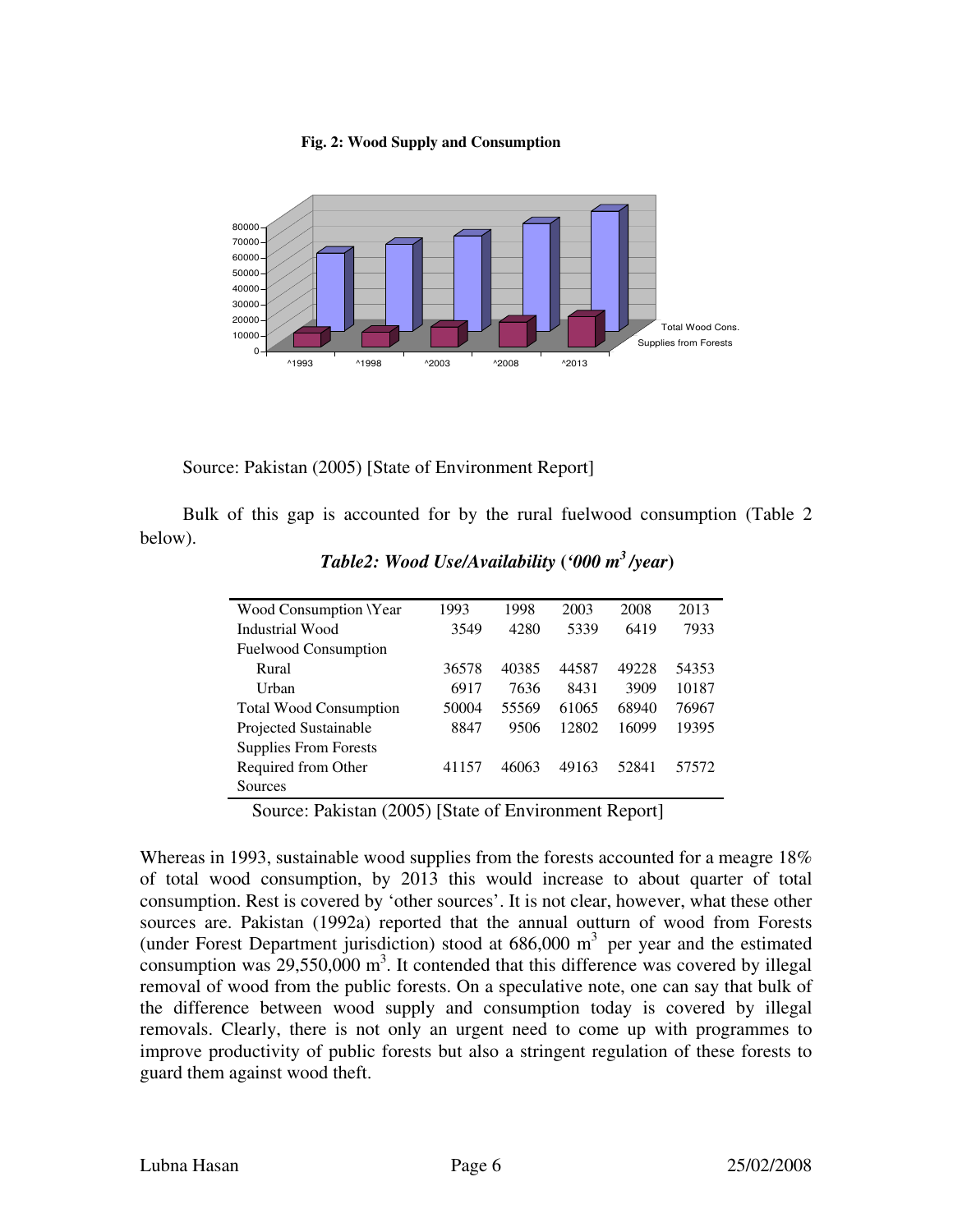#### *REVIEW OF LITERATURE*

Many explanations regarding deforestation in the mountainous regions of the subcontinent are offered. Most current among these is the Theory of Himalayan Environmental Degradation [THED]. The THED ascribes deteriorating environmental conditions of the Himalaya region to the increasing population pressure in the fragile mountain ecological environment<sup>23</sup>. The second argument addresses the wider socioeconomic processes-especially urbanization of the lowland areas and the corresponding increase in the demand for timber. This also includes developmental activities and infrastructure expansion in the mountainous areas-particularly opening up of previously inaccessible forests due to construction of roads<sup>24</sup>. Alternatively, another strand of research underscores the political economy approach to resource degradation. For example, research has looked into the rent seeking activities of the communities residing in/around the forests as a source of deforestation<sup>25</sup>. Failure of the government to establish a proper institutional set-up for forest management has also been blamed as the cause of forest decline<sup>26</sup>. The unholy alliance between private forest contractors and forest officials leading to illegal logging activities has also been quoted as one important reason for forest decline<sup>27</sup>. Though these studies identify important aspects of deforestation, yet they fail to incorporate them in a broader framework.

Contemporary research on causes of deforestation treats it as a multidimensional and complex process and distinguishes between direct and indirect causes [Contreras-Hermosilla (2000), Angelsen and Kaimowitz (1999), Cernea (1992), Barraclough and Ghimire (1990)]. Direct causes are the acts of agents-loggers, miners, shifted cultivators, plantation owners, ranchers etc., who use forests for its diversified products (or convert forestland to alternative land uses). Indirect causes include factors that induce behavioural patterns of these actors<sup>28</sup>. These include market failures<sup>29</sup>; mistaken policy

 $23$  See Ives (1987) for a review of the THED, and about its validity (or otherwise) in the light of available evidence.

<sup>&</sup>lt;sup>24</sup> Ali *et al* (2005) estimate approximately 50% of the forest in Basho Valley (Northern Areas) disappeared after the construction of the link road.

<sup>&</sup>lt;sup>25</sup> See Azhar (1993) for an excellent account of this proposition.

 $26$  See Hasan (2001) for this point.

 $27$  Knudsen (1996) takes a detailed look at the "entrepreneurship" of forest contractors in making profit out of the uncertain tenure situation in the North West Frontier Province of Pakistan.

 $^{28}$  Barraclough and Ghimire (1995) consider that the forces behind the direct causes of deforestation are "complex, speculative and controversial" (*ibid*, p. 12)

 $29$  Forests provide many services (watershed protection, flood control, carbon sink) yielding positive externalities. Since a private owner of forest does not get any monetary benefit from these services, his private net benefit is bound to be less than social net benefit (benefits that accrue to the society). Typically, "many of the services provided by forests have either no market price or very imperfect prices and therefore do not enter into the decisions of the main private sector actors. For example, a forest landowner in an upper watershed does not get paid for the services his forest provides to other producers located downstream. These may include services such as soil protection against erosion and protection of irrigation and hydropower dams against sedimentation. Such services would then be produced at a level that is lower than the optimal from society's point of view. By considering only those products and services that can be sold in markets or that can directly benefit private actors, many of the non-priced or imperfectly priced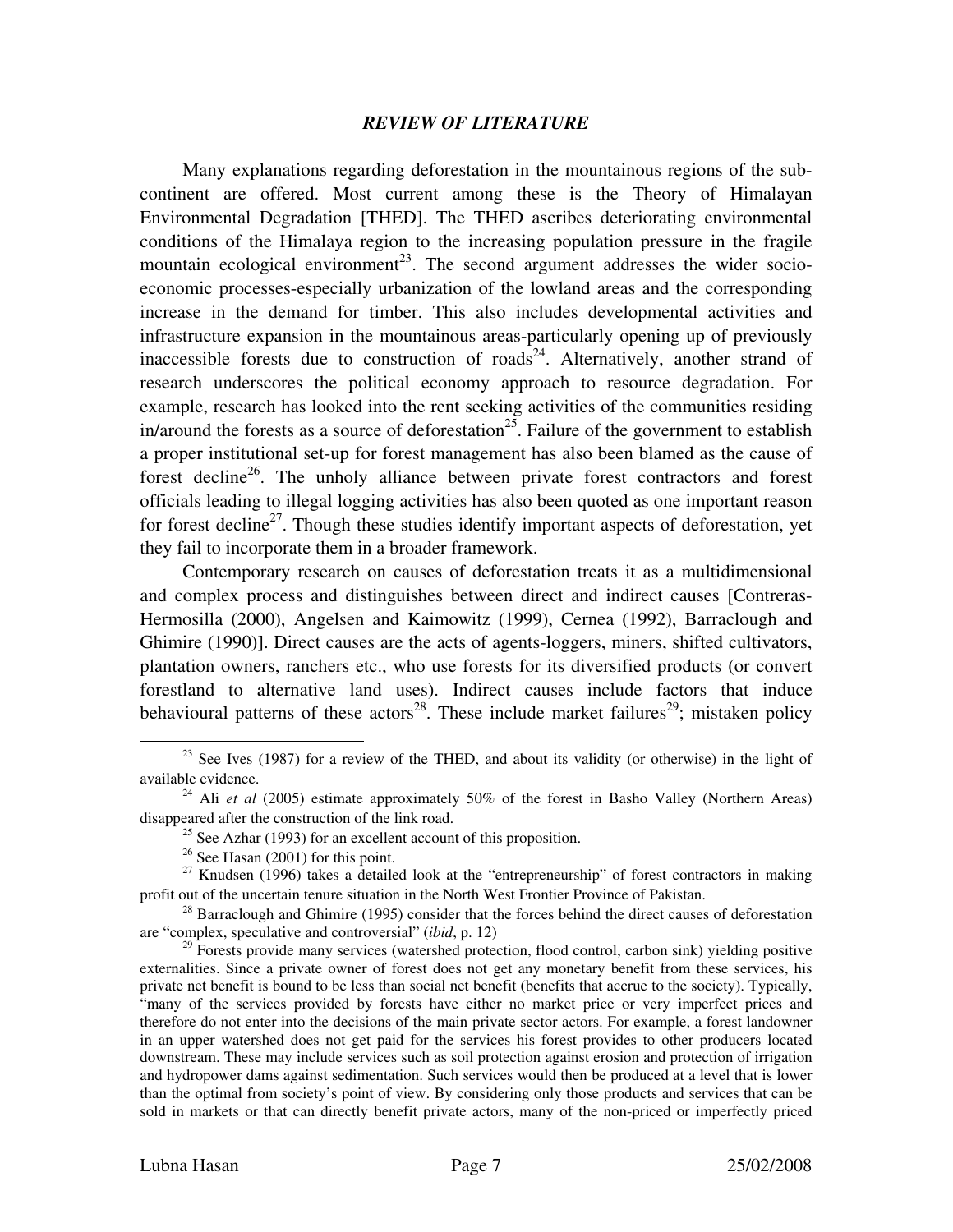intervention $30$ ; institutional factors (land tenure, illegal activities) and broader socioeconomic causes (population growth and density, economic growth) $31$ .



Source: Contreras-Hermosilla (2000)

More generally, environmental problems are often seen as stemming from institutional failures<sup>32</sup>. Therefore, study of institutional arrangements governing the use of resources has gained currency among researchers<sup>33</sup>. While the bulk of literature under the rubric of NIE has focused on explaining differences in the growth performances of the countries, and attributing it to differences in types of institutions<sup>34</sup>, lately researchers are using concepts and analytical tool of NIE to explain resource degradation problems

 $32$  Market failures and state failures are two instances of institutional failure.

 $\overline{a}$ environmental services of forests simply do not enter into the decision making equation of the private operator. Because they have no market value, there is no private incentive to protect forests for their environmental services. In all these cases there is a discrepancy between private and social costs and benefits. Benefits and costs that are important for the society as a whole are not important for the private individual that controls the management of forest resources" [Contreras-Hermosilla (undated)].

<sup>&</sup>lt;sup>30</sup> For example government transportation policies, hydro-power policies, subsidies affecting alternative uses of land (cattle ranching), debt accumulation, and structural adjustment policies all affect forest use.

 $31$  See Rao and Marwat (2003) for a discussion of direct and indirect causes of deforestation in the case of Pakistan.

<sup>&</sup>lt;sup>33</sup> This interest in the study of institutions is revoked by the New Institutional Economics (NIE) school of thought<sup>33</sup>, which accords a central role to institutions in an economy. Institutions, broadly defined to mean rules and constraints, are the framework within which human interaction takes place (North 1990). They govern behavioural relations among individuals and groups (Nabli and Nugent 1989).

<sup>34</sup> North (1990) is the most coherent work. Also see Harris *et al* (1995). See Aron (2000) for a review of literature linking growth and institutions.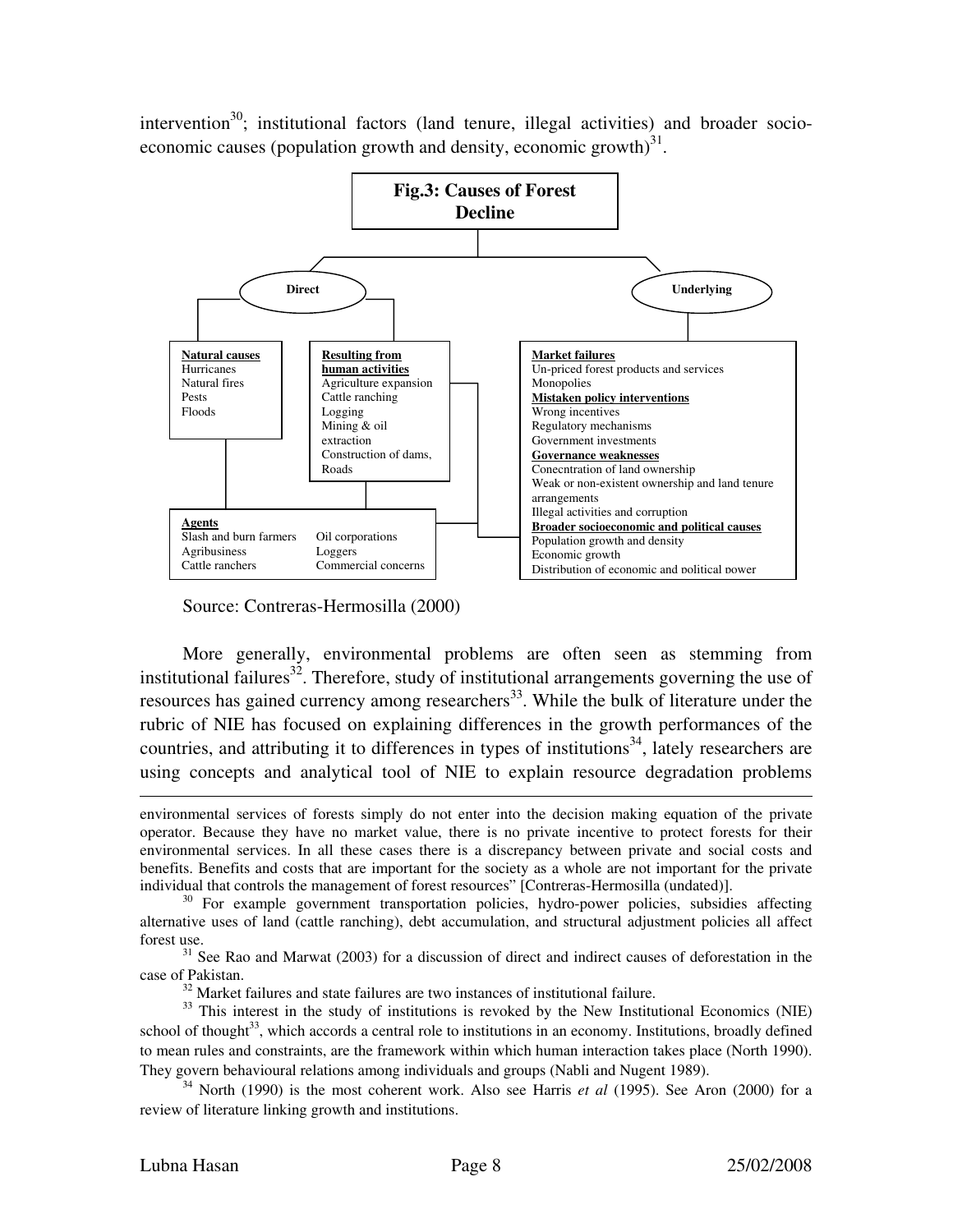worldwide. Generally, focus is on the institutions of property and their role in resource degradation<sup>35</sup>. Deforestation is also cast in terms of institutional failure. Among the main reasons for deforestation, market failures and governance weaknesses are considered as most important (Contreras-Hermosilla 2000).

In a wider context, development economics (typically, NIE approach) focuses on gover nance failures as a probable cause of underdevelopment of the third world countries. Though no formal definition of governance failure is offered, one can borrow from Krueger's (1990) definition of government failure, who describes it as the sum of actions and/or failures to act which result in sub-optimal situations (Krueger 1990) $^{36}$ . Further, Khan (1995) distinguishes between two types of state failures. Type I state failures are those where "a particular formal institutional structure results in lower net benefits for society compared to an alternative structure". This he labels as structural failure. Type II failure occur when "the process for changing the structure of institution attains a lower cumulative set of net benefits for the society compared to an alternative process over a given period" (Khan 1995).

The focus of this paper is on studying state failures. Though, it is too broad a topic to be encapsulated in one paper, the idea perhaps is to start discussions on outlining a holistic, as against a piecemeal approach toward process of deforestation in Pakistan<sup>37</sup>. The study of state failures would then entail studying government actions that resulted in sub-optimal net benefits from the forests. The underlying hypothesis is: the primary cause of deforestation in Pakistan is failure of state to establish a system that would ensure proper exploitation of forest resources. The working hypotheses are: (1) The process of government control over forests created a discordant structure of property rights; (2) Government was pitted against the community and social recognition of state property was absent, which made forest management an impossible task; (3) Massive deforestation on part of the government exacerbated the dwindling state of public forests; (4) Management failures placed forest contractors in a comfortable alliance with the FD causing excessive felling. Below we discuss these instances of state failures.

# *UNDERSTANDING STATE FAILURES IN FOREST MANAGEMENT IN PAKISTAN*

*"Weak and ineffective government institutions unable to monitor and enforce regulations also derive deforestation mechanisms"* (Atje and Roesad 2004)

 $35$ Inadequate property rights are blamed to be the culprit in most instances of resource degradation. See Hanna and Munasinghe (1995) for this point. The most researched area in the present context is the effect of different types of property rights on resources. The debate about private property vs. common property is one of the most heated debates in economics.

<sup>&</sup>lt;sup>36</sup> The term governance failure was coined by development economist/practitioners to account for the institutional causes of lack of development. Though in currency, one fails to find an exact definition of the term. The term government/state failure is much precisely defined.

<sup>&</sup>lt;sup>37</sup> Ideally, such an approach should also cover 'market failures', but these are not examined in this paper as the task would require valuation exercises.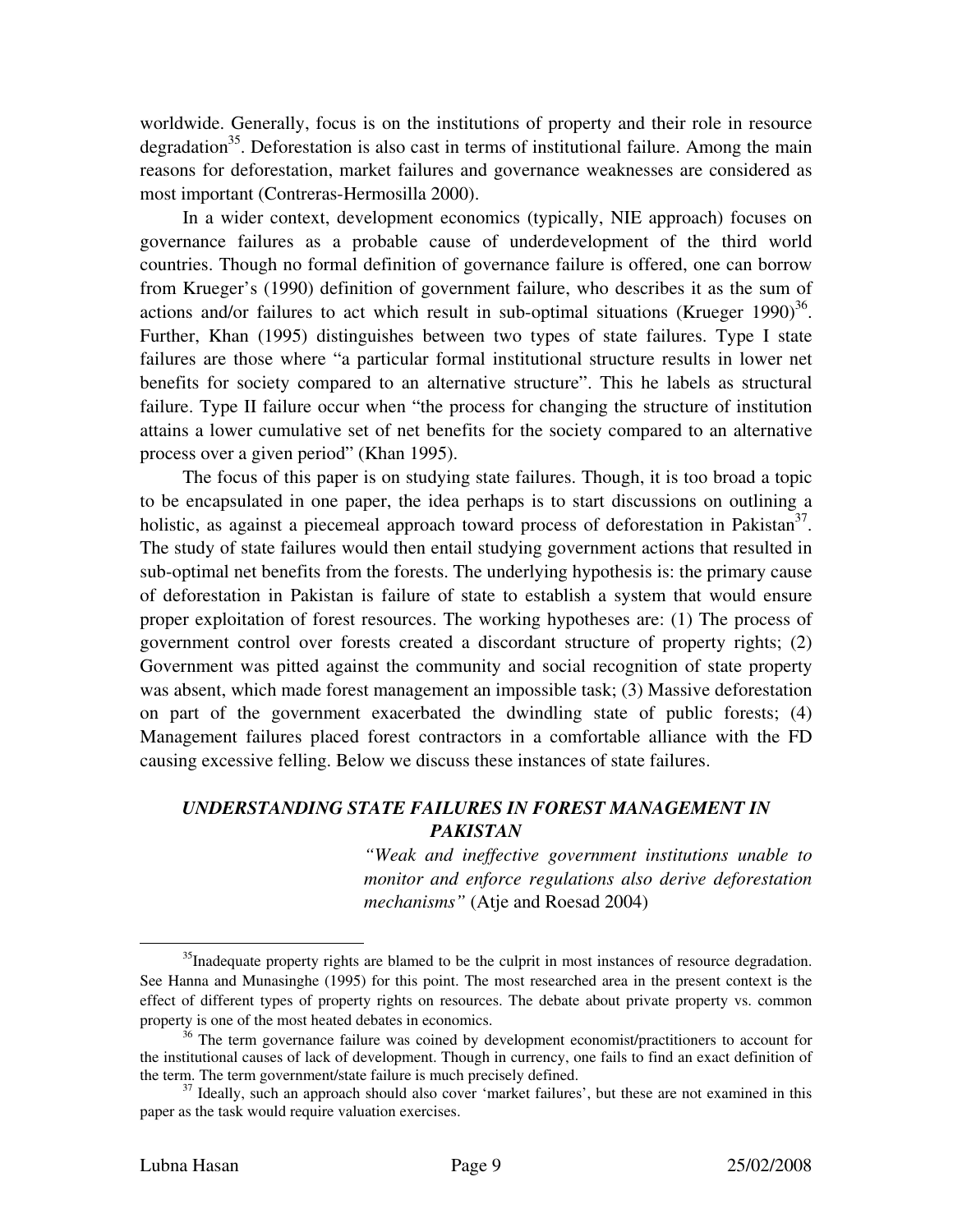#### A Complete Lack of Understanding about the Pre-existing Tenurial Arrangements

Ownership over resources in the pre-colonial India was predominantly communal [Singh  $(1986)$ ]<sup>38</sup>. Generally, all land was considered to be the property of the ruler who not a ware of the concept of private property. Forestlands were held under similar claimed absolute ownership and people only had usufruct rights. As such, people were arrangements. The local communities used the forest products at will and the rulers never interfered with the exercise of these rights. [Azhar (1993), Bilal, Haque and Moore (2003), Cernea (1990), Gadgil and Guha (1995), Guha (1993, 1989), Mumtaz and Nayab  $(1992)$ , Singh  $(1986)$ ]<sup>39</sup>.

over land (and granted usufruct rights to the communities), the British used this 'mon archical claim' to establish its control over land. Through an 'act of the state', they After advent of the British, the process of land settlement was started around the middle of the nineteenth century. Since traditionally the ruler claimed absolute ownership acquired land in the name of the crown<sup>40</sup>. The process of acquisition was twofold. Whereas in the tilled area (called 'revenue lands') it granted propriety rights to zamindars, no such provision was made in the forestlands $41$ .

Forest Act of 1878, was established to provide legal cover to it. This act regulated peasa nt access to the forests, restricting it to areas not deemed commercially profitable. A Though the state had extended its control over forests as early as the 1850s, it was not until some twenty years later that a regulatory procedure, in the form of the Indian forest department was set up to regulate tree felling in the areas brought under government supervision. In addition, the forest department was also entrusted with the task of policing forests. Punitive sanctions were introduced against transgressors. [Guha (1993), Banuri and Marglin (1993)].

of their customary rights and led to widespread protests by them. Locals could no more exerc ise their rights with same freedom. In the case of Reserve Forests the infringement This abrupt extension of state control conflicted with the customary use of the forest by the people residing there. It provoked them because it had caused infringement was severe, as they could not cut trees any more. For Guzara Forests they had to seek permission from the government for the exercise of same rights [Azhar (1993), Guha (1993)].

<sup>&</sup>lt;sup>38</sup> He estimates that approximately 80% of the land was under some kind of common property arrangement.

 $39$  See Azhar (1993) regarding customary rights in Northern Punjab, Bilal, Haque and Moore (2003) for Northern Areas and Rome (2005) for Swat and Kalam (NWFP).

 $^{40}$  The first instance of this act was applied to Bengal (Bengal Regulation I of 1824). In the coming twenty five years this act was extended to other areas as well. This law later on led to the Land Acquisition Act 1894.

<sup>&</sup>lt;sup>41</sup> It is claimed that motives behind this act were of revenue maximisation. Granting private rights over agriculture land was considered optimal for output increase. Whereas this was not the case for forests as granting private rights over these would rid the state of a profitable opportunity to exploit forests commercially.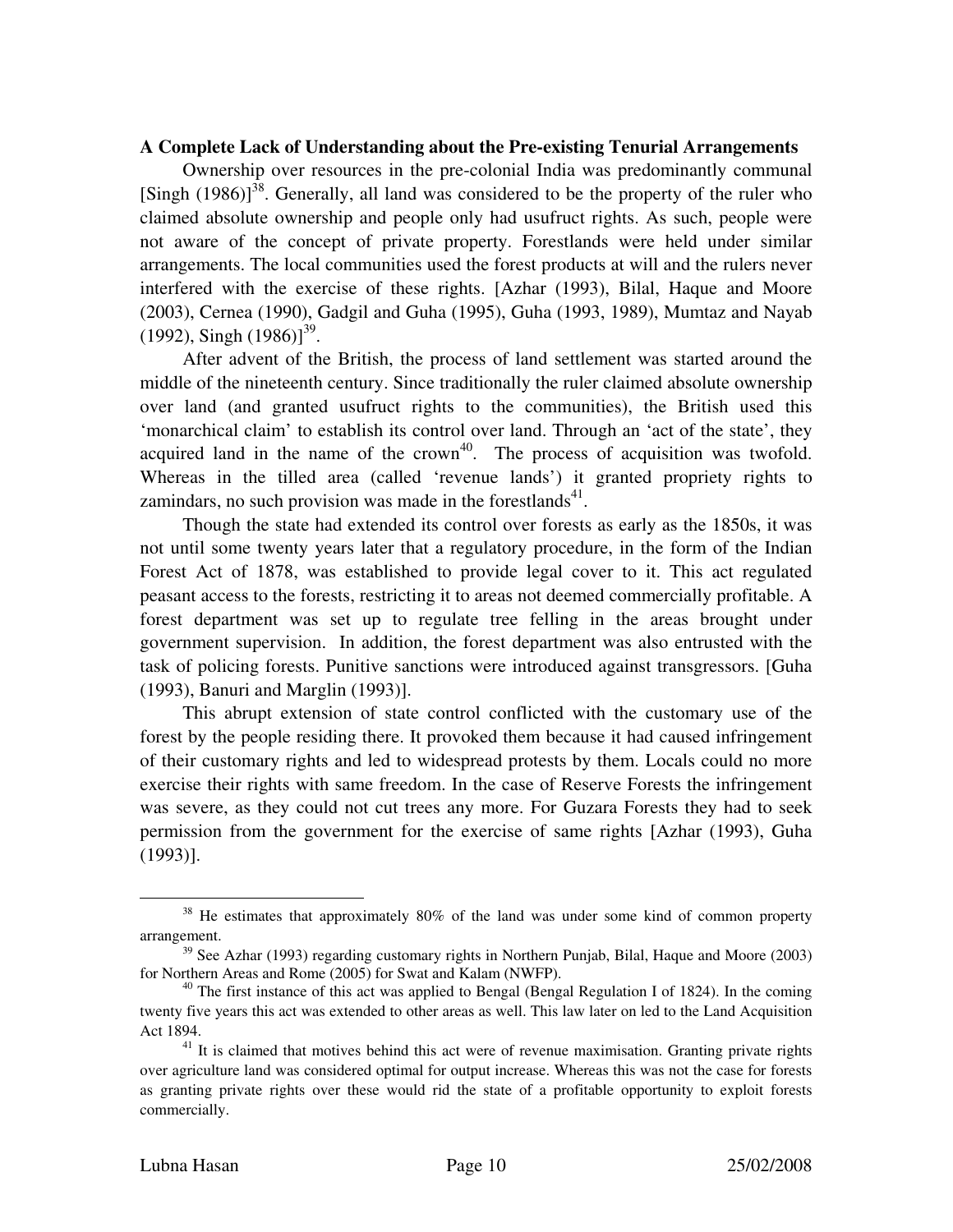## **A Discordant Structure of Property Rights**

"Deforestation is encouraged by weak or non-existent ownership rights. The lack of enforcement of property rights induces landless peasants and others to use forest resources as a free resource. The incentive for deforestation is clear." [Contreras-Hermosilla (undated)].

Initially the forests were divided in two categories: the Reserve Forests and village wastelands. In the Murree and Hazara division of the Punjab, for instance, the most well stocked forests (commercially profitable) were declared as Reserve Forests, and those that w ere not well stocked were left for the local population to meet their requirements. The village wastelands were later labelled as Guzara Forests. The Reserve Forests were almost free of rights of locals. The rights of passage, water use and grazing and fuelwood collection were allowed as a concession. In the Guzara Forests, in addition to above stated rights, local people were allowed to make use of the forest for liquidation of debts and the education of their children; moreover they could exploit the forests for commercial purposes on payment of a small fee to the government. $^{42}$ 

restricting people's access. This, however, could not be accomplished with ease. In fact gover nment's attempts at demarcation were met with protest from the local community as Since the purpose of state control of the forests was to safeguard state forests from misuse by the local population, therefore, a proper demarcation was essential in they contested the rights of the government, and struggled to assert their rights over forestland. Consequently the government failed to demarcate reserved forests [Azhar (1993)]. The government could only accomplish the task by leaving the disputed areas out of the reserve category. It had to constitute another category of forests to accommodate these disputed area, labelled Protected Forests.<sup>43</sup> It was decided that demarcation would only occur when nature and extent of rights were thoroughly investigated.

commercial needs, subject to prior governmental approval. The government itself retain ed the rights to trees of spontaneous growth, and carried out large felling operations In the Protected Forests locals were given more rights. In addition to the concession they enjoyed in the Reserve Forests, the locals had rights to cut timber for their nonduring this period for the building of local cantonment and the northwest railways [Azhar

<u>.</u>

 $42$ This account of customary rights is taken from Azhar (1989). Also see The West Pakistan Forest Manual, Volume 1, Legislation Relating to Forest Administration with Rules made under Forest Acts and Regulations (1963).

<sup>&</sup>lt;sup>43</sup>Government Of West Pakistan in one of its report—The Report of the Murree Hills High Powered Commission; Lahore: Government Of West Pakistan, 1958—writes that the protected forest category was constituted because "*it was a quicker process involving much less labour for the settlement officer* and partly because the forests were burdened with rights which were recorded" [Azhar (1993), p. 126].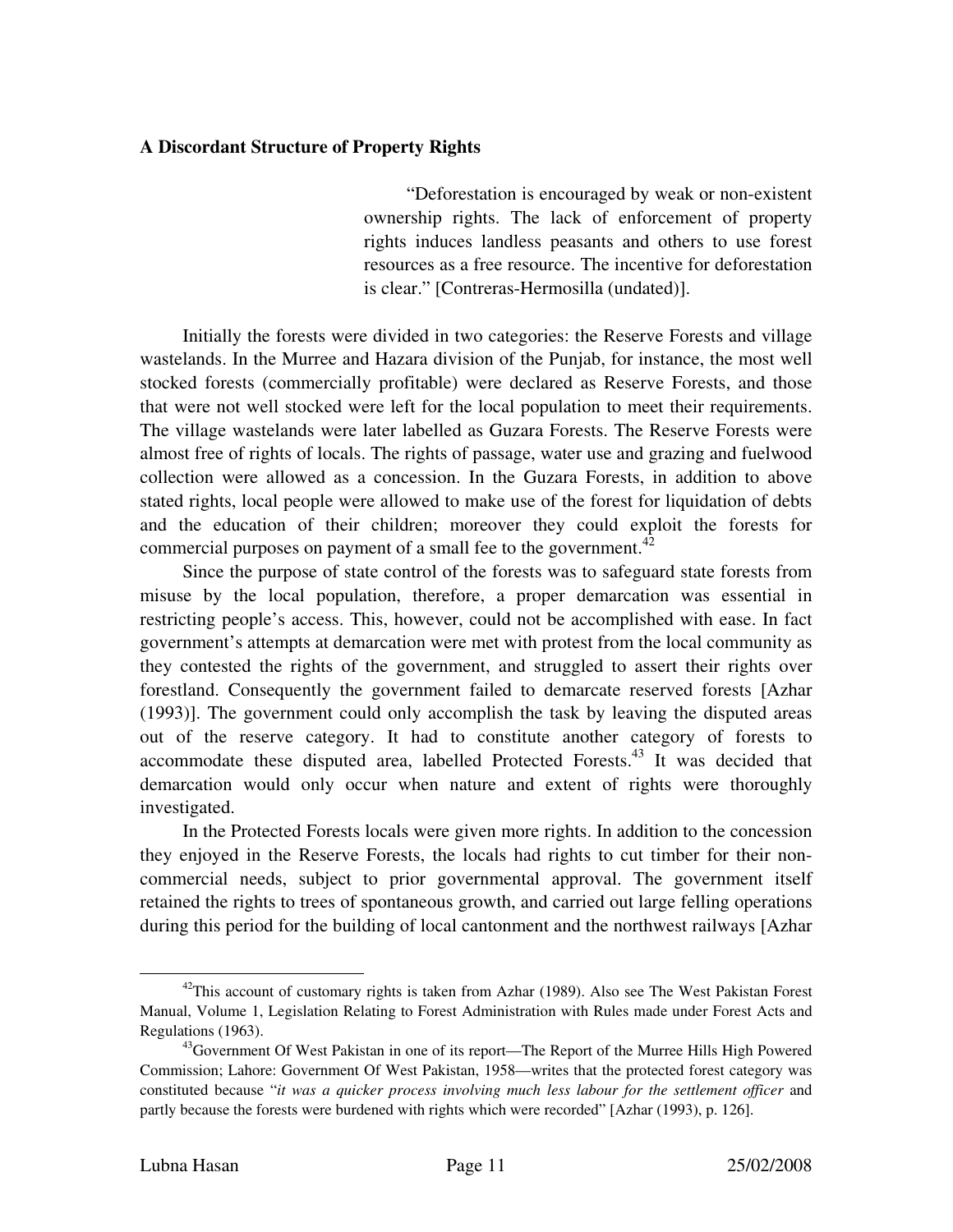(1993)]. Such felling in turn fuelled resentment among the right holders because they considered this as an infringement of their rights.

Literature also reveals that Government efforts at demarcation were only halfhearted<sup>44</sup>. As a result of this lack of effort there has been considerable illegal annexation of an d encroachment on Guzara and state forests.

#### **t Massive Deforestation on Part of the Governmen**

"The imperatives of colonial forest management were essentially strategic, i.e. to meet the critical imperial need for wood for railways and during the world wars, and commercial, i.e. to assure steadily increasing revenue to the state [Guha (1993), p. 83].

The historical account of the forestry in the Sub-continent points out the fact that the forests were used for subsistence living, and commercial exploitation was an absent phenomenon [Ali *et al* (2005)]<sup>45</sup>. The nature-population balance was such that there were limited demands on the forests and grazing lands, and a number of studies talk about the virtually unexploited forests in many parts of the sub-continent [Tucker (1984), Schickhoff (1995), Simorangkir (undated)] $^{46}$ .

process of control was followed by exploitation of these forests on commercial basis. The Britis h Government considered it an important source of timber and revenues [Guha The situation changed when the British took over control of the forestlands. The (1993), Tucker (1987). Schickhoff (1995)]. "The exploitation was carried out mainly for the setting up of railways leading to the coasts, and for shipbuilding, so as to export products to Europe" [Singh (1986): 15].

period 1850 and 1860 to the 'twin forces of establishing British control in the upper Gang es and Indus plains, and the penetration of that region by the railways" [Tucker Tucker (1987) traces the first phase of massive deforestation in the Himalaya in (1987): 3]. And as a result of this expansion, "the overexploitation of the Himalayan

<u>.</u>

<sup>44</sup> Jan (1965) observes that "boundaries pillars ... ultimately disappeared due to lack of subsequent repairs with the result that the demarcation lines remain only on ... map" [Azhar (1993), p. 127). On the state of boundaries in the Murree-Kahuta forest division, Bashir (1959) writes that "in several forests ... boundary pillars were found missing and there was no clearly defined boundary line" [*ibid*, p. 127]. On this Muhammad (1972) later noted, "the reserved and protected forests were not even touched by the settlement officer" [Azhar (1993), p. 127]. Rome (2005) reports similar problems in the case of Swat where, due to lack of demarcation between forest and non-forest land, forestland was converted to cultivable land.

<sup>&</sup>lt;sup>45</sup> Sheikh and Khan (1982) write that private forests of Chilas were not exploited on commercial basis before the partition of sub-continent. Irfanullah (undated) confirms that local population's use of forest did not pose a threat to the forests. Saravanan (2006) also elucidates this point in the case of South India.

<sup>46</sup> Schickhoff (1995) writes, "In the seventeenth century and in the first decades of British occupation in the eighteenth century, the forests of India and the Himalaya were considered to be more or less untouched and inexhaustible" [Schickhoff (1995), 9].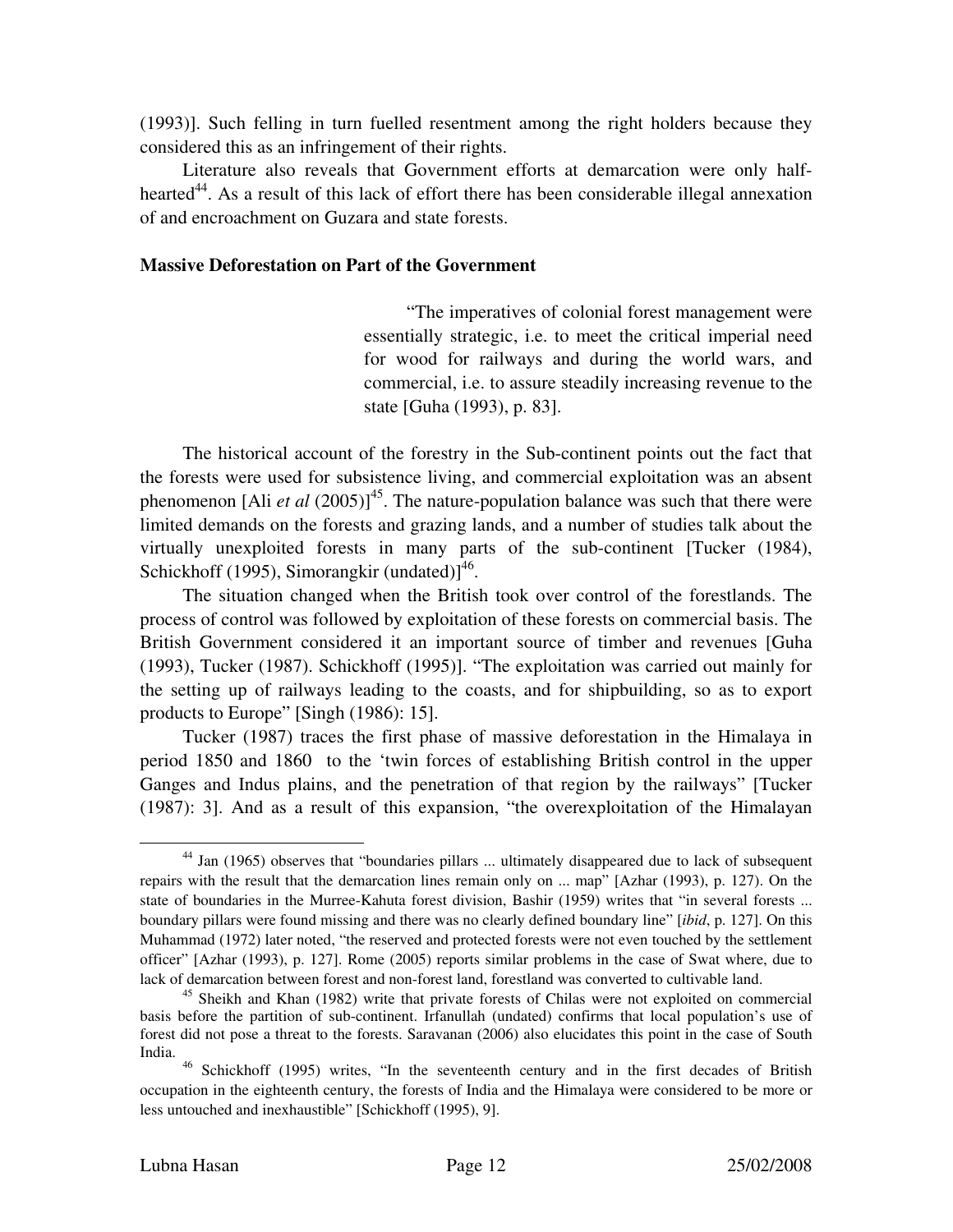forests far surpassed that of the commercial timber cutting prior to the railway building era" [Schickhoff (1995): 10]. Table (3) below depicts that revenue from forests increased sharply in the next decades following the establishment of the Forest Department in 1870.

| Yearly Average for the | Revenue | Surplus | Percentage |
|------------------------|---------|---------|------------|
| Period                 |         |         |            |
| 1869-70 to 1873-74     | 5.6     | 1.7     | 30         |
| 1879-80 to 1883-84     | 8.8     | 3.2     | 36         |
| 1889-90 to 1893-94     | 15.9    | 7.3     | 46         |
| 1899-1900 to 1903-04   | 19.7    | 8.4     | 43         |
| 1909-1910 to 1913-14   | 29.6    | 13.2    | 45         |
| 1919-1920 to 1923-24   | 55.2    | 18.5    | 34         |
| 1924 to 1925           | 56.7    | 21.3    | 38         |

*Table 3: Revenue and Surplus of the Forest Department 1869-1925* 

Sou rce: Singh (1986)

Himalayan forests were also a chief source of timber during the two world wars. Almost 400,000 sleepers of chir were exported from Kumaun during the First World War, and an almost equal number of sleepers (440,000) were supplied during the Second World War from the same forests [Guha (1993)]. Table (4) below describes that out-turn of wood from Indian forests doubled during the Second World War.

| Year                 | Out-turn of | Area under  |  |  |  |
|----------------------|-------------|-------------|--|--|--|
|                      | Timber and  | Sanction    |  |  |  |
|                      | Fuel        | (sq. miles) |  |  |  |
| (in cubic ft)        |             |             |  |  |  |
| 1937-38              | 270         | 62532       |  |  |  |
| 1939-40              | 294         | 64976       |  |  |  |
| 1941-42              | 310         | 66538       |  |  |  |
| 1943-44              | 374         | 50474       |  |  |  |
| 1944-45              | 439         | 50440       |  |  |  |
| Source: Singh (1986) |             |             |  |  |  |

# *r Table 4: India's Forest and the Second World Wa*

The massive deforestation by the government generated feeling of resentment among the forest dwellers, who considered timber cutting as their prerogative, and comp elled them to involve in excessive wood removal as well [Azhar (1993)]. Khattak (1994) also argues "large scale deforestation in the Malakand Agency was caused during the seventies by tenants who considered it inequitable for landlords to claim major benefits from forests even when they were not resident in the area [Khattak (1994), p.  $29]^{47}$ .

 $47$  Also See Rome (2005) for this point.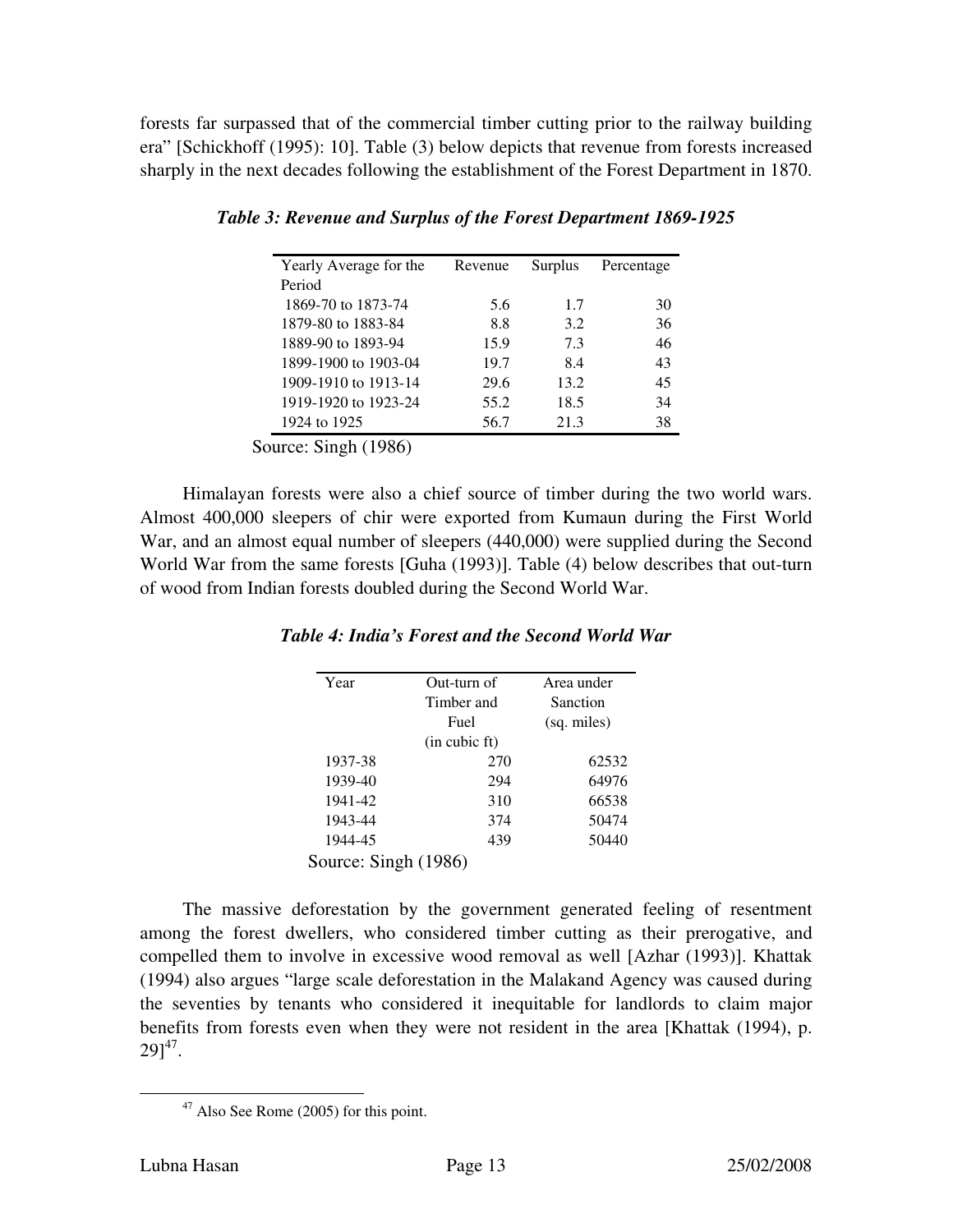#### **State Vs the Society-the Competing Interests**

"Many right holders feel uncertain about the continuation of their rights and concessions<sup>48</sup>. Being doub tful of the future, many right holders try to obtain maximum benefits in the present" [Ashraf (1992a), p. 44].

Hill people in Asia are generally marginalised, sitting at a distance from the centre of power in the lowlands (Dani, Gibbs, and Bromley (1987)]. The extension of the state control over the hilly forests exacerbated the social conflict between the state and its subjects. It pitched the state against the forest dwellers, and thus started the tenuous struggle over forest resources [Gadgil and Guha (1995), Tucker  $(1984)$ ]<sup>49</sup>.

extent that the FD is in open conflict with the majority of population [Cernea (1988b), Dove (1994), Khattak (1996, 1994), Shahbaz and Suleri (2004), Van Dijk and Hussein Trust between forest dwellers and the Forest Department (FD) is lacking, to the  $(1994)$ <sup>50</sup>. Opposition to forest management was expressed through the violation of forest laws, constituting a direct challenge to the state to relax its control over the forests [Guha  $(1993)$ ]<sup>51</sup>.

claims. The situation was worse in the case of protected forest which awaited settlement. The G overnment of Pakistan in its report on the state of forestry in NWFP admits that the The government claimed legal title over the forests but the locals made competing disputed status of Protected Forests has affected its management [Pakistan (1992)]. The local people "do not allow the FD to plant areas from where mature trees are removed. Natural regeneration fails to get established because of ubiquitous grazing. The forests are not demarcated and the local people promptly appropriate any sizable opening in the forests for cultivation" [Van Dijk and Hussein (1994), p. 41].

(1988b) writes that in a social forestry project in the AJK, "the small farmers hesitated to accept project planting on their lands. They were fearful of losing possession or control Resistance by the local people to active management by the FD is common. Cernea

 $\overline{a}$ 

<sup>&</sup>lt;sup>48</sup> Ashraf (1992a) reports that this uncertainty is due to "a) repeated declaration by the government of its intention to forfeit the rights; b) informal and wrong seizure of parts of communal forest land by the influential persons; and c) over use of land and over cutting of trees by a few politically and socially powerful right holders in a manner that others are unable to exercise their rights" [Ashraf (1992a)' p. 44].

<sup>&</sup>lt;sup>49</sup> Gadgil and Guha (1995) write, "Throughout the colonial period, popular resistance to state forestry was remarkably sustained and widespread" [*ibid*, p. 85].

 $50$  In the case of Kumaon Village, Tucker (1984) writes that people saw the forest Department as a machinery of repression.

 $<sup>51</sup>$  The feeling of apathy is not one way. Dove (1994) notes that "the FD has an attitude of mistrust</sup> towards local population and attributes overexploitation of tree products and deforestation of forested area to the 'anti-tree' attitudes of the rural people. Up until recently, state foresters maintained that farmers were not merely the enemies of the forest (i.e., the state forests), but they were also opposed to trees per se" [Dove (1994), p. 107]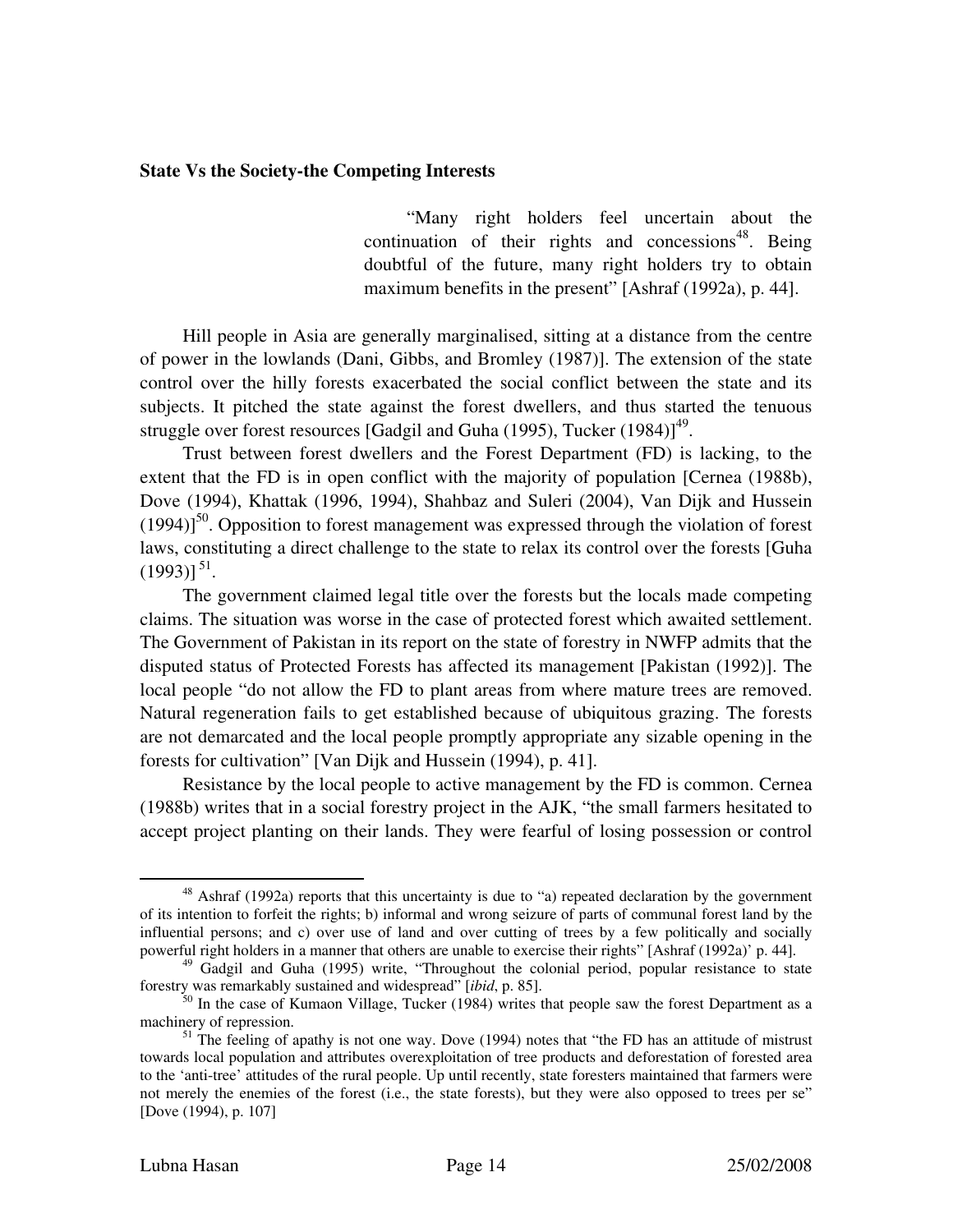over their land to the government once it was planted by the FD, or being deprived of their rights to collect fodder and graze their cattle." [Cernea (1988b), p. 170] $^{52}$ .

forests. In 1870 the average household holding was 16 acres, sufficient to meet the house hold requirements. From this he concludes that the "prevailing atmosphere of Writing on the current degraded state of Hazara forests, Azhar claims that population pressure does not seem to be an important factor in the degradation of these antipathy towards the government and the forests contributed to the decline of forests". *Clearing forest lands to rid them of the state rights seemed logical on part of the right holders to ascertain their claims on these lands*" [Azhar (1993), p. 120, emphasis added $1^{53}$ . Most studies on forestry talk of abuse of customary rights [Khattak (1996, 1994), Azhar (1993), Ashraf (1992a), Cernea (1990)].<sup>54</sup>

forest depletion. He writes that "even when trees are felled under the authority of the FD, the lo cal people generally do not allow them to plant up the felled tree areas in the fear Khattak (1994) blames the inability of the government to carry out settlement process in the protected forests of the Malakand Civil Division as the major cause of that such planting *would reinforce the claims of the government to the ownership of the forests*" [Khattak (1994), p. 29]. With the result that those forest openings, which can sustain agriculture, are converted to cultivated land [ibid]. Uncontrolled grazing is yet another problem contributing to the decline of forest by hindering regeneration<sup>55</sup>.

#### **Management of Forests- The Contractor-Forester Alliance**

Crucial for the conservation is a proper management system, which should ensure a continuous flow of services from the resource without harming it. In the current organisational set up FD marks trees to be felled, the harvesting, transportation and sale is the re sponsibility of an autonomous government organisation, FDC (Forest Development Corporation).<sup>56</sup> The FDC works in the Reserve and Protected Forests.<sup>57</sup> Before 1973, FD used to sell standing volume of trees to private contractors, who were then responsible for

 $52$  The case refers to the pilot forestry programme under the Azad Kashmir Hill farming Technical Development Project in Pakistan, co-financed by the World Bank between 1978-83. Most of the farmers intervi ewed indicated that they might offer small plots for project planting, provided they could be convinced that the FD would not alienate their lands and that they would be able to cut grass for their cattle. "In contrast, large landowners, being confident of their political power, did not regard tree planting by the FD as a threat to their ownership of land and trees" [Cernea (1988b), p. 170].

 $53$  Rome (2005) writes that after declaring forest as government property in the state of Swat, "forests' boundaries gradually receded upwards" [Rome (2005): 74].

<sup>&</sup>lt;sup>54</sup>Pakistan (1992a), in fact, holds this abuse of rights as one of the main cause of forest depletion.

<sup>&</sup>lt;sup>55</sup> "The greatest single factor vitiating the effectiveness of massive efforts at regenerating forests and planting forest lands has been continuous uncontrolled grazing and *lack of cooperation and often open hostili ty from the local people in this venture*. Livestock roam free all over the forests...Where expensive fencing is installed, it cannot be effectively maintained against the will of the local communities. *And even an army of forest guards cannot protect planted seedling from being surreptitiously uprooted by grazers from the areas which they consider their legitimate grazing grounds*." [Khattak (1996), p. 4].

<sup>56</sup>The FDC operates only in the Province of NWFP.

 $<sup>57</sup>$ In the protected forests local people are entitled to a 60 percent share in the sale proceeds.</sup>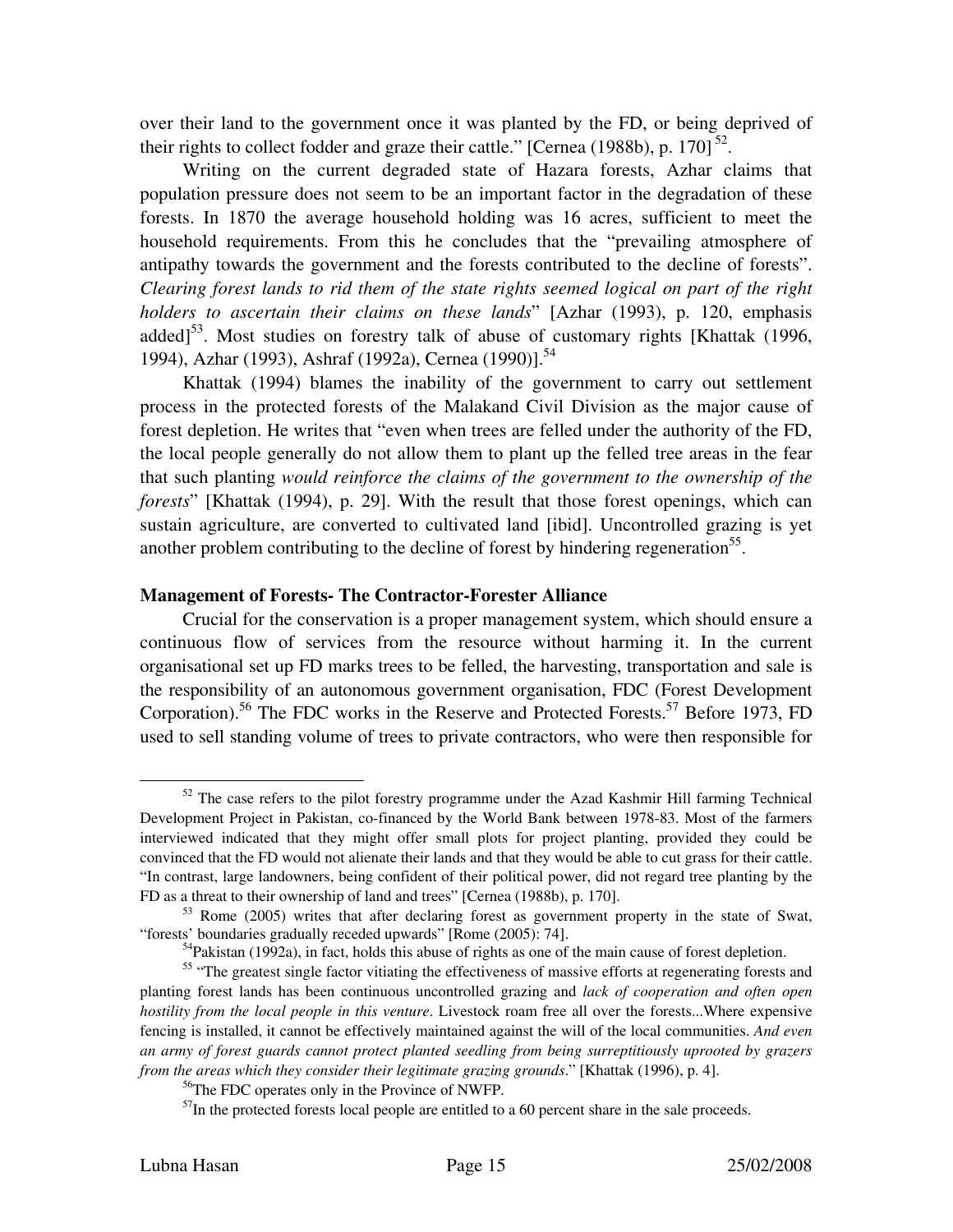felling and transporting the timber to the sale depots. Since these contractors were the owners of trees once these were sold out to them, they had an interest in felling much more than that permitted on a sustainable yield basis. The practice got defamed and was eventually stopped<sup>58</sup>. A Forest Development Corporation was then created in the province of NWFP for harvesting, transportation and sale of timber. It tenders out the service of felling and transportation to the private contractor. This practice differed from the earlier practice in the way that under this new arrangement the contractor does not become the owner of the trees at any moment in time. Therefore it was assumed that he would have no incentive to fell more tree than those marked-an assumption that soon proved to be wrong.

This arrangement was adopted to counter the practice of over felling. Indeed, the GOP is satisfied that the FDC has put an end to over felling and "these arrangements have effectively removed corruption that was common under the previous system of stumpage sale to contractors [Pakistan (1992a), section 4.4.4,)." Other authors do not seem to be in agreement [See Khattak (1996, 1994); Khan and Zurflueh (1994)].

alleged collusion' between foresters and contractors, a legacy of British administration,<sup>59</sup> still e xists in the NWFP forestry department. "Especially poignant is ...(the) observation A report by the Kalam Integrated Development Project (KIDP) identifies 'the on the 'alleged collusion' between foresters and contractors. The government of NWFP took action against this in 1973, and disallowed the sale of standing trees to contractors or forest lessees. Later, in 1977, the FDC was created to act in the place of contractors. *The overall situation, however, is said to have changed for the worse through the complex*  series of developments" [Khan and Zurflueh (1994), p.  $2]^{60}$ .

system of pre-fixed rates for the payment of royalty. Under this system, the concessionists were paid royalty according to the pre-determined rates<sup>61</sup> that were agreed The report describes the series of events as follows. In 1981, the FDC adopted a upon by all the parties. The system functioned well until the late 1980s, because FDC contracted out harvesting and transportation to labour contractors, who had no vested interest in over felling. The labour contractors made profits purely by working efficiently. The surplus revenue accrued to the government.

followed suit, a system of net sale was adopted. Under this system FDC deducts the actual harvesting cost plus taxes from the sale proceeds after auction, the remainder In the late 1980s, when timber prices rose dramatically, and the labour wages

 $\overline{a}$ 

<sup>&</sup>lt;sup>58</sup> Tucker (1982) writes, "Competition among the investors (contractors) was usually intense, and winning bidders became determined to squeeze maximum profits from their coupes. As the system matured, the hill people charged that contractors often cut many more trees than they had legally purchased, either by stealth or by bribing foresters… Senior officials of the FD were never able to effectively monitor their chronically underpaid subordinates" [cited from Khan and Zurflueh (1994), p. 2]. Also see Sheikh and Khan (1982) for destruction of forests in the Northern Areas by timber traders in the early years of Pakistan.

 $59$ See Tucker (1984) for the malpractice in the forestry administration in the colonial regime.

 $60$  Mehmood (2003) notes the 'timber mafia' is still deeply entrenched in the state administrative machinery.

<sup>&</sup>lt;sup>61</sup>Implied rate per tree removed.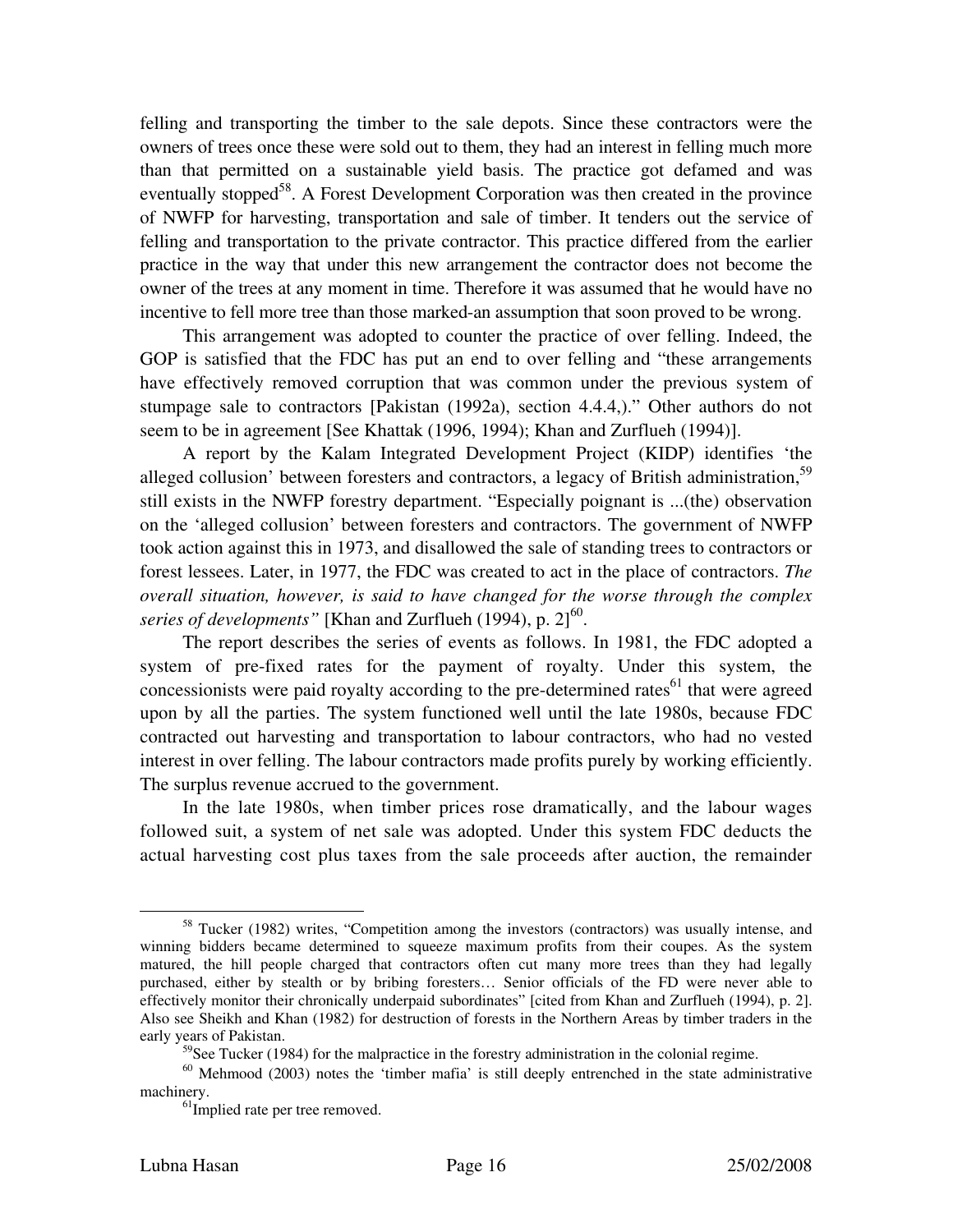was split between the concessionists (60 percent), and the government (40 percent). This allowed more revenue to accrue to concessionists.

majority of concessionists. This was easy. The new net sale was poorly understood by rural concessionists, and the purchasers guaranteed a fixed rate for standing volume of "Contractors and (ex) forest lessees were quick to take advantage. Royalty purchasers entered as de facto contractors largely through the ignorance of illiterate timber... Rather than to face the uncertainties of a perceived fluctuating market and uncertain tenure, concessionists opted for a fixed (low) rate. Royalties were purchased through influencing tribal elders, who entered into legal agreements on behalf of the tribe. Purchasers then registered their or relatives name as contractors with the FDC, and *manipulated*, the bidding to win the contract (emphasis added), at rates that no contractors not backed by a royalty purchase could compete with. Thus, they entered the same harvesting coupes as contractors that they had purchased." [Khan and Zurflueh (1994), pp. 2-3].

forest contractors, it came to depend upon the same contractors. Thus, the same situation of a close relationship between the FDC and contractors came to prevail [*ibid*, p. 5]. They now have enormous interest in over felling, thus realising huge profits. The practice still continues. Although the FDC was established to eliminate the malpractice of "Undermining the raison-de-ere for the establishment of the corporation" [Van Dijk and Hussein (1994), p. 41]. It further writes "The forest department gives high priority to forest conservation, but despite all efforts, the tremendous pressure on forests caused by high prices of timber and the demand for fuelwood and money makes it extremely difficult to save the forest. *It is generally perceived that Forest Department Staff is also a threat to the forest"* [*ibid*, p. 41]. This alliance between the forest contractor, forester and local influential is also very well documented in Knudsen (1996), which also provides interesting economics of this forest theft.

## *CONCLUSION*

The objective of the paper was to document instances of state failures in the forest sector of Pakistan, and to build an argument that these failures are the primary cause of deforestation in Pakistan. Typically, the process of control of the forests by the gover nment paid little attention to the existing tenurial rights of the local people. The infringement of their rights due to the restrictions imposed on them infuriated the forest dwellers and led to considerable deforestation by them. On the other hand, the state invested little effort in establishing a property regime that could ensure an optimal exploitation of forests, which resulted in a discordant structure of property rights fuelling deforestation. Moreover, though the quantity restrictions had been imposed on the wood removal by the community, the state itself was involved in excessive timber harvesting for the construction of cantonments and railways and also during the World Wars. Finally, the management system and its system of contracts encouraged 'collusion' between contractors, foresters and local influentials, which led to the flourishing business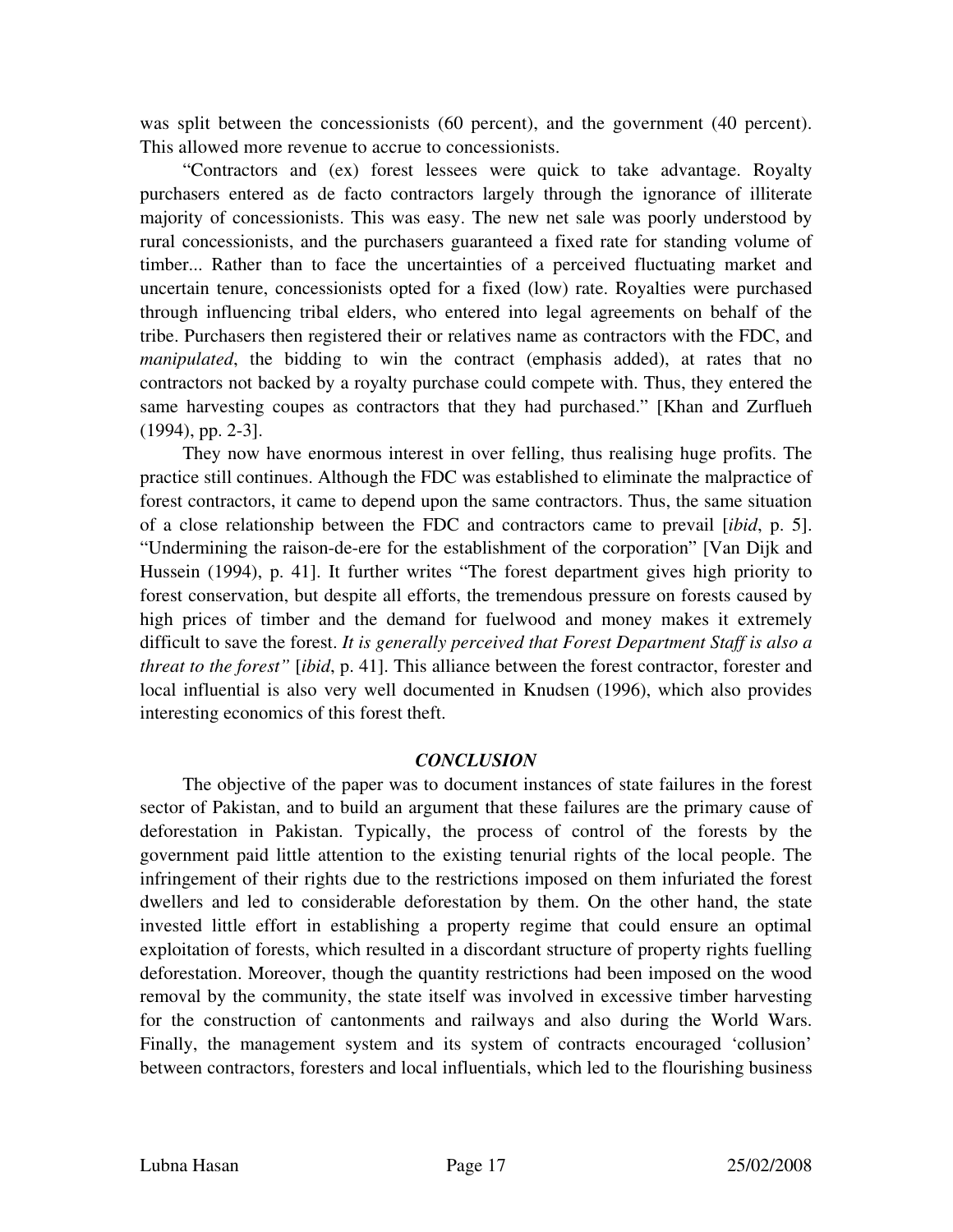of the 'timber mafia'. With the result that the local community considered it fair to take their share of the resource.

We end this paper with the following quote from Contreras-Hermosilla (undated). "The management of a large proportion of the forest resources in many countries is entru sted to the Government. However, the institutional weaknesses of many of the Government agencies, particularly in developing countries, are well known. Very few technical and managerial staff with limited implementation equipment and facilities are asked to plan, manage and monitor developments in millions of hectares of forest resources often subject to a number of intense external pressures. It is no wonder that in many cases, but particularly in developing economies, forest resources are, for all practical purposes, considered as resources with "open access", with nobody exerting effective property rights on them" [Contreras-Hermosilla (undated)].

## **eferences R**

- Ahmed and Mahmood (1998) Changing Perspectives on Forest Policy. Policy that works for forests and people series no. 1. IUCN Pakistan and International Institute for Environment and Development, Islamabad and London.
- Al i, J., T. A. Benjaminsen, A. A. Hammad, and Ø. B. Dick (2005) The Road to Deforestation: An Assessment of Forest Loss and Its Causes in Basho Valley, Northern Pakistan. *Global Environmental Change*, 15: 370-380.
- An gelsen, A. and D. Kaimowitz (1999) Rethinking the Causes of Deforestation: Lessons from Economic Models. The World Bank Research Observer, 14: Febraury, 73-98.
- Aron, J. (2000) Growth and Institutions: A Review of the Evidence. *The World Bank Research Observer*, 15:1 99-135.
- Forestry Sector Master Plan of Pakistan. Government of Pakistan, Islamabad. Ashraf, M. (1992a) Forest Policy, Tenure, and Legislation. Background Paper for
- Ashraf, M. (1992b) Forestry Institutions in Pakistan. Background Paper for Forestry Sector Master Plan of Pakistan. Government of Pakistan, Islamabad.
- Links Between Economic Incentives, Property Rights and Sustainable Forest Atje, R. and K. Roesad (2004) Who Should Own Indonesia's Forests? Exploring the Management. CSIS Working Paper Series no. WPE 076. Centre for Strategic and International Studies, Jakarta.
- Az har, R. A. (1993) Commons, Regulations, and Rent-seeking Behaviour: The Dilemma of Pakistan's Guzara Forests. Economic Development and Cultural Change 42:19 115–129.
- Az har, R. A. (1989) Communal Property Rights and Depletion of Forests in Northern *e Pakistan Development Review*, 28: Winter, 643-651. Pakistan. *Th*
- Deforestation in Developing Countries. UNRISD. MACMILLAN, London. Barraclough, S. and K. Ghimire (1995) *Forests and Livelihoods: The ocial Dynamics of*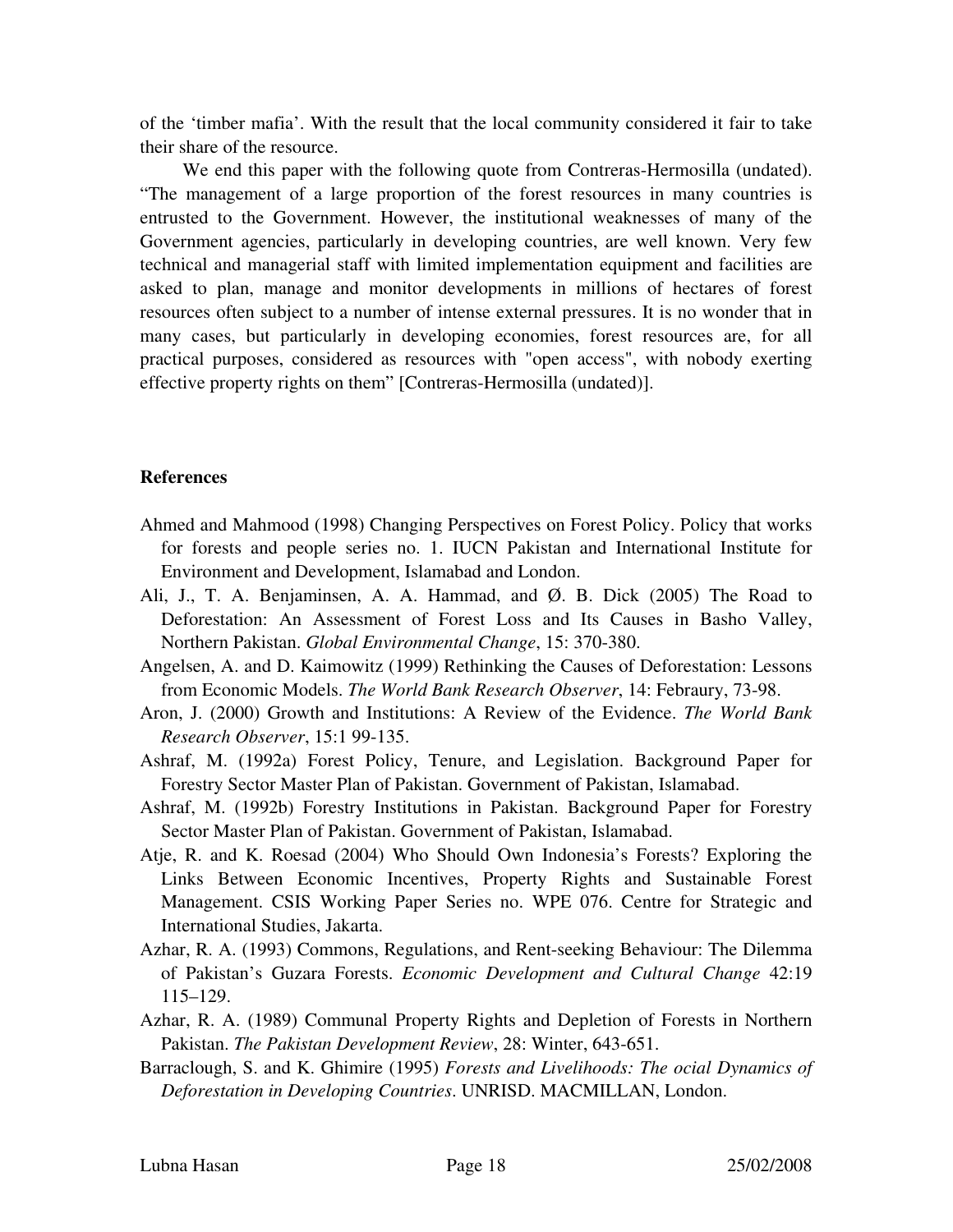- Barraclough, S. and K. Ghimire (1990) The Social Dynamics of Deforestation in Developing Countries: Principal Issues and Research Priorities. UNRISD Discussion Paper 16. United Nations Research Institute for Social Development. Geneva, Switzerland.
- Bilal, A., H. Haque and P. Moore (2003) *Customary Laws*. IUCN Law Programme.
- Cernea, M. M. (1988a) Land Tenure Systems and Social Implications of Forestry Development Programmes (Pakistan). In L. Fortmann and J. W. Bruce (eds) *Whose Trees? Propriety Dimensions of Forestry*. Boulder and London: Westview Press. 139– 148.
- Ce rnea, M. M. (1988b) Alternative Social Forestry Development Strategies. In J. Ives . C. Pitt (eds) *Deforestation: Social Dynamics in Watersheds and Mountain*  and D *Ecosystems*. London: Routledge. 159–190.
- Ce rnea, M. M. (1990) User Groups as Producers in Participatory Afforestation Strategies. The World Bank, Washington, D. C. (World Bank Discussion Paper No. 70.)
- Actors for Tree Planting. In Narendra P. Sharma (ed) Managing the World's Forests. Cernea, M. M. (1992) A Sociological Framework: Policy, Environment, and the Social Kendall/Hunt Publishing Company.
- Co ntreras-Hermosilla, A. (2000) The Underlying Causes of Forest Decline. CIFOR Occasional Paper No. 30. Centre for International Forestry Research, Bogor. Indonesia
- Dani, A. A., C. J. N. Gibbs, and D. Bromley (1987) Institutional Development for Local Management of Rural Resources. East-West Center, Honolulu, Hawaii. (Working Report No 2.)
- Do ve, M. (1994) Jungle in Nature and Culture. In R. Guha (ed.) *Social Ecology*. Delhi: Oxford University Press. 90-111.
- FAO (2001) *State of the World's Forests 2001*. FAO Rome.
- Gadgil, M., and R. Guha (1995) *Ecology and Equity—The Use and Abuse of Nature in Contemporary India*. London: Routledge.
- Guha, R. (1989) *The Unquiet Woods: Ecological Change and Peasant Resistance in the Himalaya*. Delhi: Oxford University Press.
- of Nature. In T. Banuri and F. A. Marglin (eds) Who Will Save the Forests? Guha, R. (1993) The Malign Encounter: The Chipko Movement and Competing Visions *Knowledge, Power and Environmental Destruction.* London: Zed Books. 80–109.
- Ha nna, S., and M. Munasinghe (eds) (1995) *Property Rights and the Environment: Social and Ecological Issues*. Washington, D. C.: The World Bank.
- Harriss, J., J. Hunter, and C. M. Lewis (eds) (1995) *The New Institutional Economics and Third World Development*. London: Routledge.
- Pakistan Institute of Development Economics, Islamabad. (Research Report Series Hasan, L., (2001), Analyzing Institutional Set-up of Forest Management in Pakistan. number 182).
- Irf anullah, S. (undated) National, Regional and Local Forest Policies and Their Impact. Available at: http://idrinfo.idrc.ca/archive/corpdocs/117583/irfanu.doc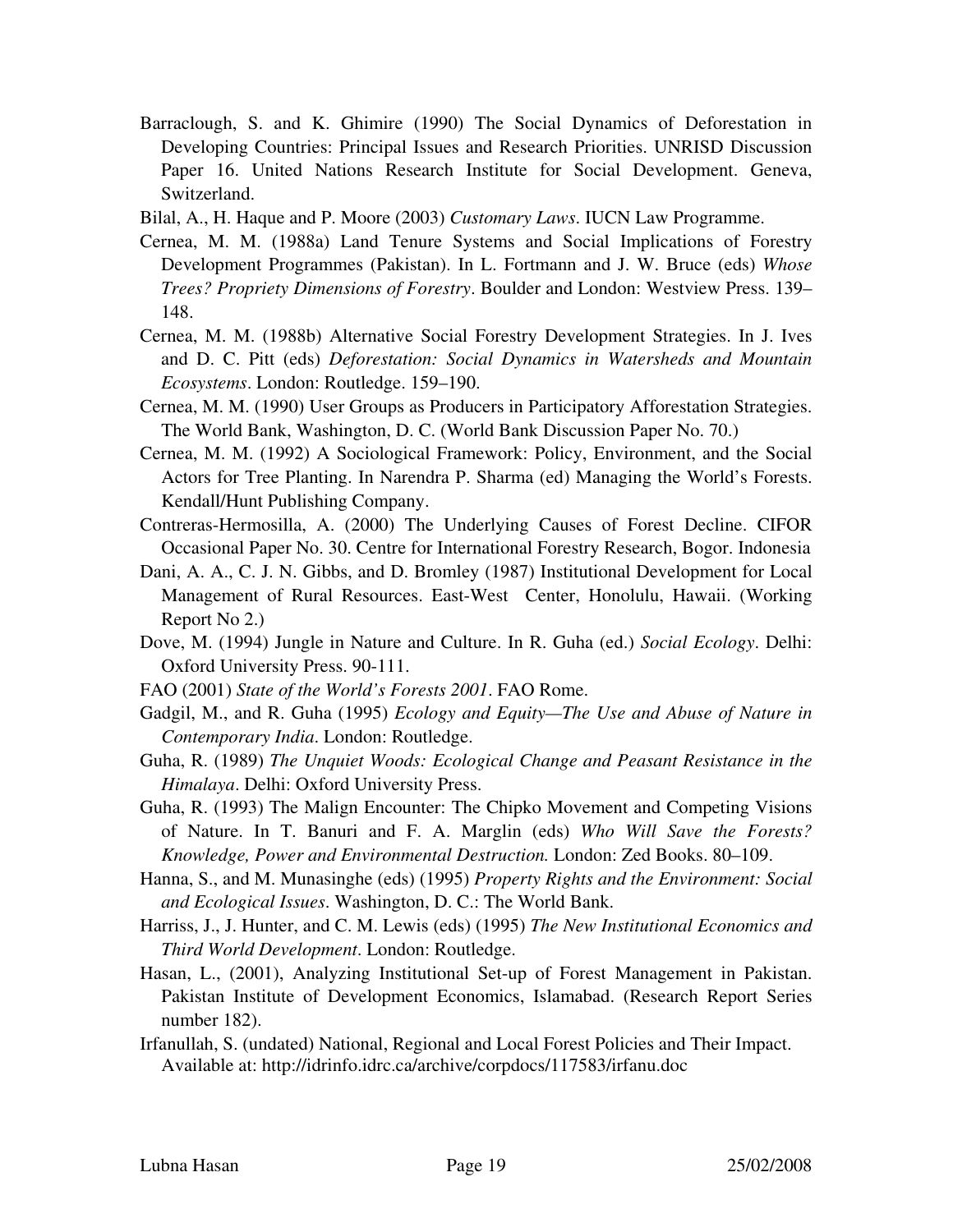- Ives, J., and D. C. Pitt (eds) (1988) *Deforestation: Social Dynamics in Watersheds and Mountain Ecosystems*. London: Routledge.
- Application Challenged by Recent Research. Mountain Research and Development, 7: Ives, J. D. (1987) The Theory of Himalayan Environmental Degradation: Its Validity and 189-199.
- Kh an, J., and R. Zurflueh (1994) The Timber Harvesting Ban and Its Implications. Kalam Integrated Development Project, Kalam, Pakistan.
- Explanations. In J. Harriss, J. Hunter, and C. M. Lewis (eds) The New Institutionalist Khan, M. (1995) State Failure in Weak States: A Critique of New Institutionalist *Economics and The Third World Developemnt*. London: Routledge.
- Kh attak, G. M. (1994) Strategy for the Sustainable Development of Forestry in NWFP. IUCN, Peshawar, Pakistan.
- Presented at Sustainable Development Policy Institute.) Khattak, G. M. (1996) Proposed Forestry Policy for NWFP. Islamabad, Pakistan. (Paper
- Michelsen Institute (CMI) of Development Studies and Human Rights, Bergen. (CMI Knudsen, A. J. (1996) Deforestation and Entrepreneurship in the NWFP, Pakistan. Chr. Working Paper WP 1996:11.)
- Kr ueger, A. O. (1990) Government Failures in Developemnt. *Journal of Economic Perspectives* 4:3 9-23.
- Mehmood, I. (2003) Deforestation in NWFP. *The NIPA Journal*, 8: September, 75-101.
- Nabli, M. K., and J. B. Nugent (1989) The New Institutional Economics and its Applicability to Development. *World Development* 17:9 1333–1347.
- North, D. C. (1990) *Institutions, Institutional Change and Economic Performance*. New York: Cambridge University Press.
- Pakistan, Government of (2005) *State of Environment Report*. Ministry of Environment. Islamabad
- Pakistan, Government of (1992) *Forestry Sector Master Plan: National Perspective*. Islamabad.
- Federal Bureau of Statistics, Islamabad. Pakistan, Government of (1998) *Compendium on Environment Statistics Pakistan*.
- Pakistan, Northern Areas Programme. Gilgit. Rao, A. L. and A. H. Marwat (2003) NASSD Background Paper: Forestry. IUCN
- Pakistan): A Historical Perspective on Norms and Practices. IP6 Working Paper No. 6. Rome, S. (2005) Forestry in the Princely State of Swat and Kalam (North-West NCCR (The Swiss National Centre of Competence in Research) North-South. Available at: www.nccr-north-south.unibe.ch
- Sa ravanan, V. (2006) Economic Exploitation of Forest Resources in South India During the Early 19<sup>th</sup> Century. Paper presented at the Historical Perspective on the Economic Exploitation of the Forest, XIV World Congress of Economic History. Helsinki, Finland (21-25 August 2006).